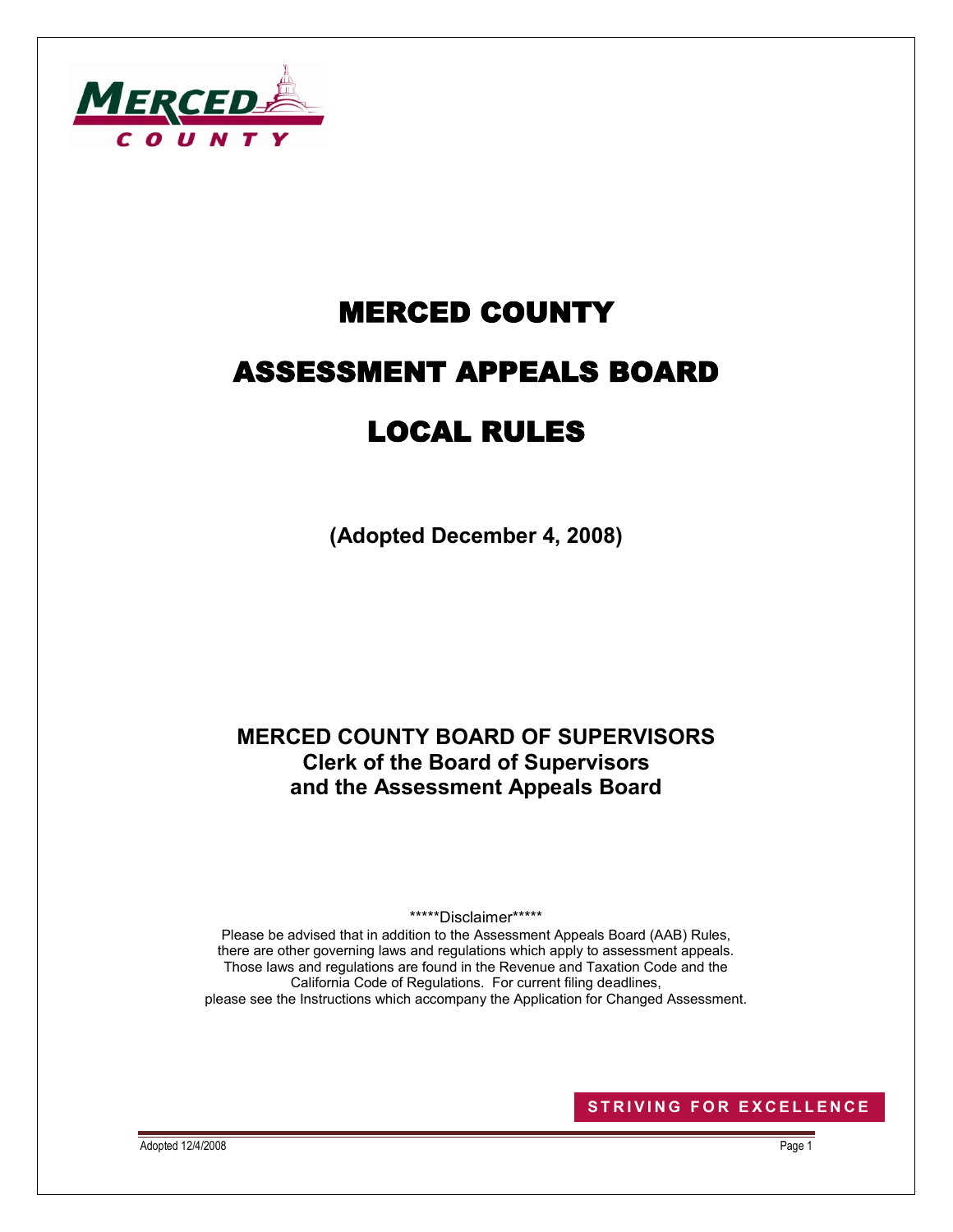## **ASSESSMENT APPEALS BOARD LOCAL RULES**

#### **1. DEFINITIONS**

The provisions set forth in this section shall govern the construction of the terms, as used hereinafter in these Rules.

- A. "County" is the County of Merced.
- B. "Assessor" is the assessor of the county.
- C. "Auditor" is the auditor of the county.
- D. "County legal advisor" is the county counsel.
- E. "Board" is the Assessment Appeals Board of the county.
- F. "Chair" is the chair of the board.
- G. "Clerk" is the clerk of the board.
- H. "Person affected" or "party affected" is any person or entity having a direct economic interest in the payment of property taxes on the property for the valuation date that is the subject of the proceedings under these rules, including the property owner, a lessee required by the property lease to pay the property taxes, and a property owner who acquires an ownership interest after the lien date if the new owner is also responsible for payment of property taxes for the lien date that is the subject of the application.
- I. "Applicant" is a person affected who files an application for a reduction in assessment pursuant to Rule 5.
- J. "Party" is the applicant and the assessor.
- K. "Restricted value" is a value standard other than full cash value prescribed by the Constitution or by statute authorized by the Constitution.
- L. "Full cash value" or "fair market value" is the value provided in sections 110 and 110.1 of the Revenue and Taxation Code.
- M. "Full value" is either the full cash value or the restricted value.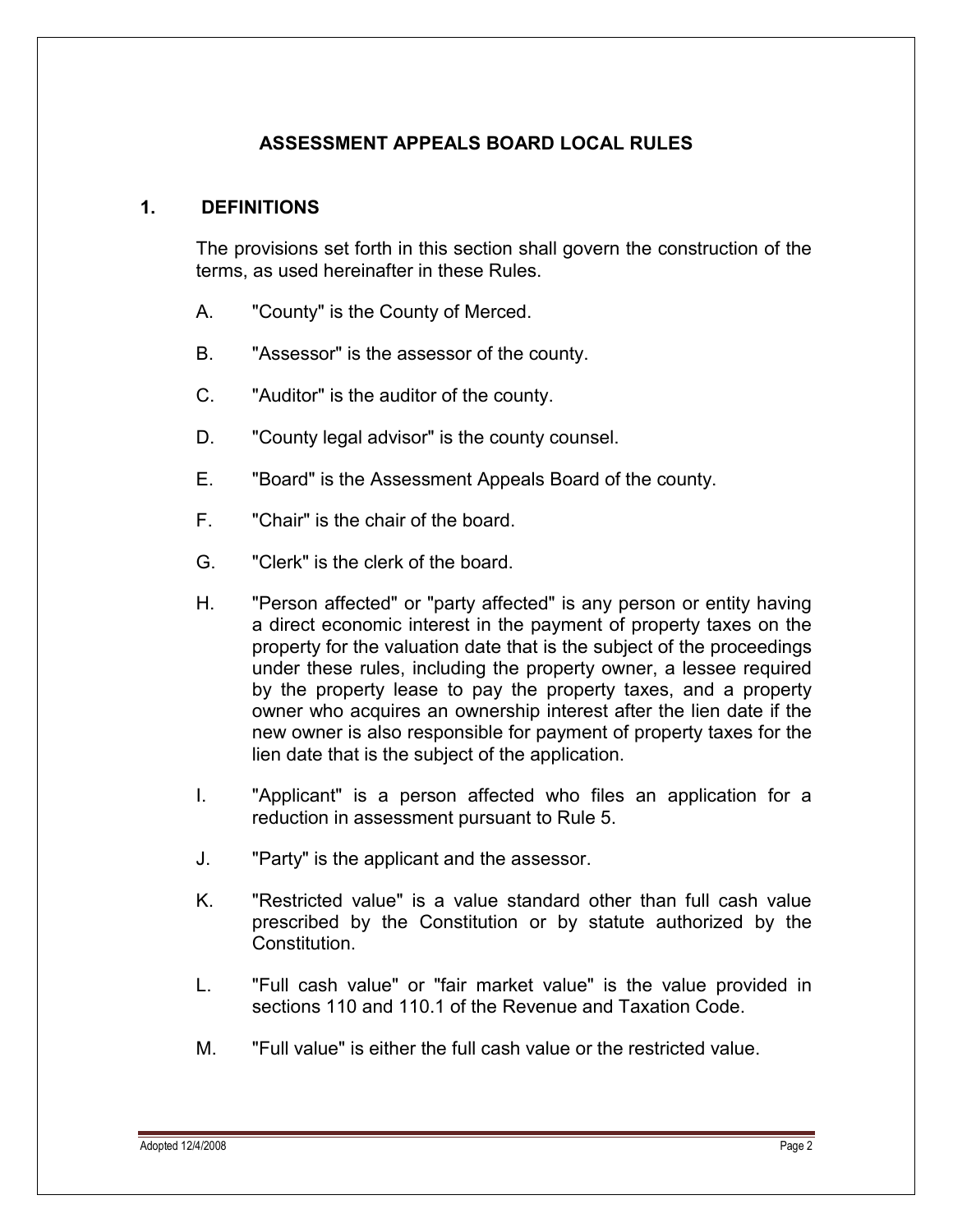- N. "Authorized agent" is one who is directly authorized by the applicant to represent the applicant in an assessment appeals proceeding.
- O. "Equalization" is the determination by the Board of the correct full value for the property that is the subject of the hearing.
- P. "Lien date" is the time when taxes for any fiscal year become a lien on property. That time for all taxable property is 12:01 a.m. on January 1.
- Q. "Continuance" is the postponement of a hearing or other proceeding to a subsequent day or time.
- R. "Assessed Value" is the taxable value of a property against which the tax rate is applied.
- S. "Supplemental Assessment" is an assessment of the full cash value of property as of the date a change in ownership occurs or new construction is completed which establishes a new base year value for the property or the new construction.
- T. "Base year value" is, in accordance with Revenue and Taxation Code section 110.1, the fair market value as of either the 1975 lien date or the date the property was last purchased, newly constructed, or underwent a change in ownership after the 1975 lien date.

## **2. FUNCTION AND JURISDICTION**

The functions of the Assessment Appeals Board are:

- A. To lower, sustain, or increase upon application, or to increase after giving notice when no application has been filed, individual assessments in order to equalize assessments on the local tax assessment roll;
- B. To determine the full value and, where appealed, the base year value of the property that is the subject of the hearing;
- C. To hear and decide penalty assessments, and to review, equalize and adjust escaped assessments on that roll except escaped assessments made pursuant to Revenue and Taxation Code section 531.1;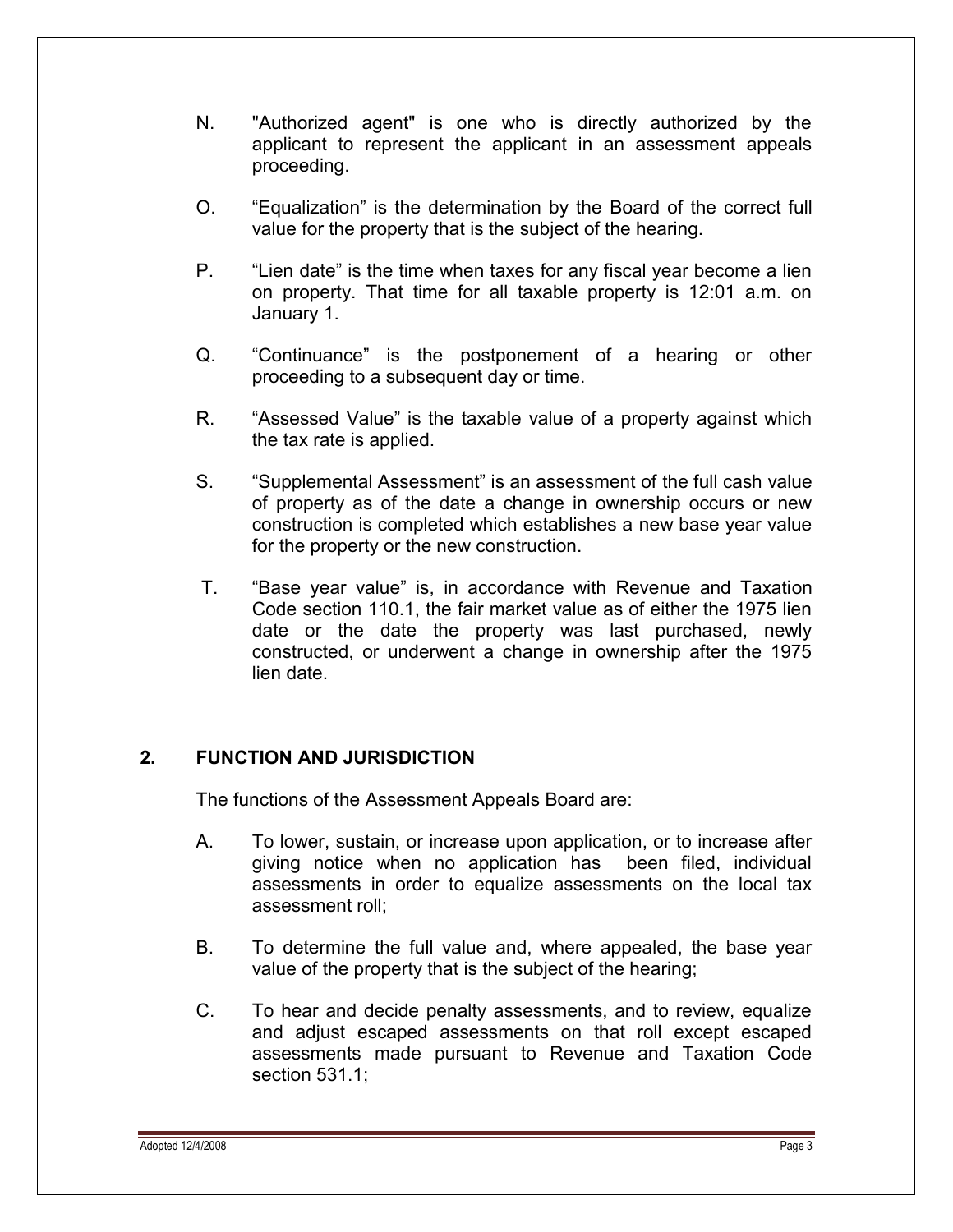- D. To determine the classification of the property that is the subject of the hearing, including classifications within the general classifications of real property, improvements, and personal property. Such classifications may result in the property so classified being exempt from property taxation;
- E. To determine the allocation of value to property that is the subject of the hearing;
- F. To exercise the powers specified in sections 1605.5 of the Revenue and Taxation Code; and
- G. The Board cannot:
	- · Grant or deny exemptions or consider whether exemptions were improperly denied;
	- · Raise or lower the entire assessment roll;
	- · Extend the time for filing applications for equalization;
	- · Remove or waive penalties for delinquent payment of taxes;
	- · Reduce an assessment due to damage, destruction or depreciation after the lien date of the year in question;
	- · Change tax rates.

The Board acts in a quasi-judicial capacity and renders its decision only on the basis of proper evidence presented at the hearing. Except as provided in subdivision D above, the Board has no jurisdiction to grant or deny exemptions or to consider allegations that claims for exemption from property taxes have been improperly denied. The Board has no legislative power.

#### **3. LOCATION OF LOCAL ROLL FOR INSPECTION**

The local roll or a copy thereof shall be made available for inspection by all interested parties during regular office hours of the officer having custody thereof. Copies may be made available for inspection at other places for the convenience of the public.

#### **4. APPLICATION**

No change in an assessment sought by a person affected shall be made unless the following application procedure is followed: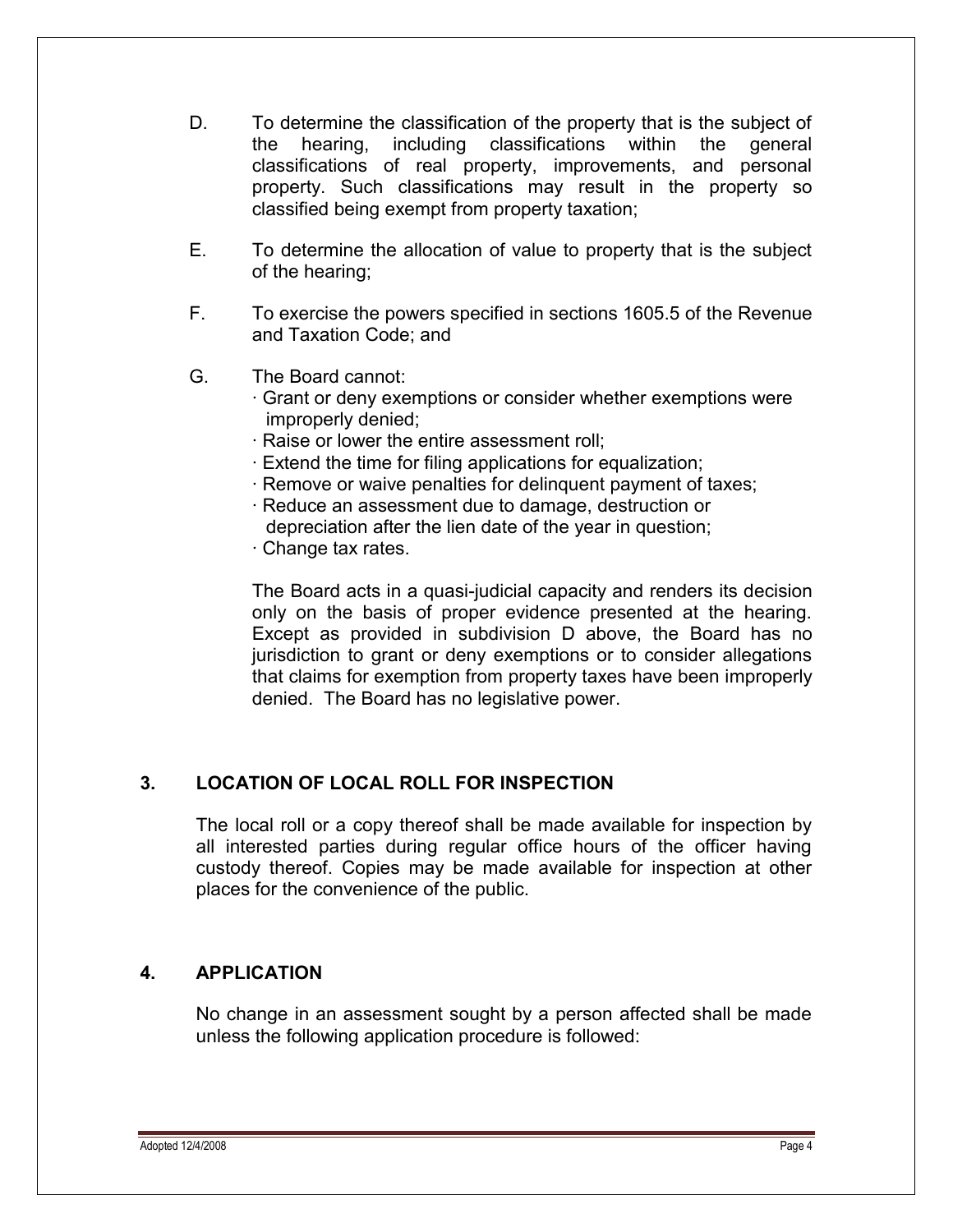- A. Eligible Persons.
	- (1) An application is filed by a person affected or the person's agent, or a relative mentioned in Rule 22. If the application is made by an agent, other than an authorized attorney licensed to practice in this state who has been retained and authorized by the applicant to file the application, written authorization to so act must be filed with the application. For purposes of signing an application on behalf of an applicant, an agent shall be deemed to have been duly authorized if the applicant's written agent authorization is on the application or attached to each application at the time it is filed with the board. The attached authorization shall include the following:
		- (a) The date the authorization statement is executed;
		- (b) A statement to the effect that the agent is authorized to sign and file applications in the specific calendar year in which the application is filed;
		- (c) The specific parcel(s) or assessment(s) covered by the authorization, or a statement that the agent is authorized to represent the applicant on all parcels and assessments located in the specific county;
		- (d) The name, address, and telephone number of the specific agent who is authorized to represent the applicant;
		- (e) The applicant's signature and title; and
		- (f) A statement that the agent will provide the applicant with a copy of the application.
	- (2) If a photocopy of the original authorization is attached to the application, the agent shall be prepared to submit an original signed authorization if requested by the Board. The application form shall show that the agent's authorization was attached to the application. An agent must have authorization to file an application at the time the application is filed; retroactive authorizations are not permitted.
	- (3) If the applicant is a corporation, limited partnership, or a limited liability company, the agent authorization must be signed by an officer or authorized employee of the business entity.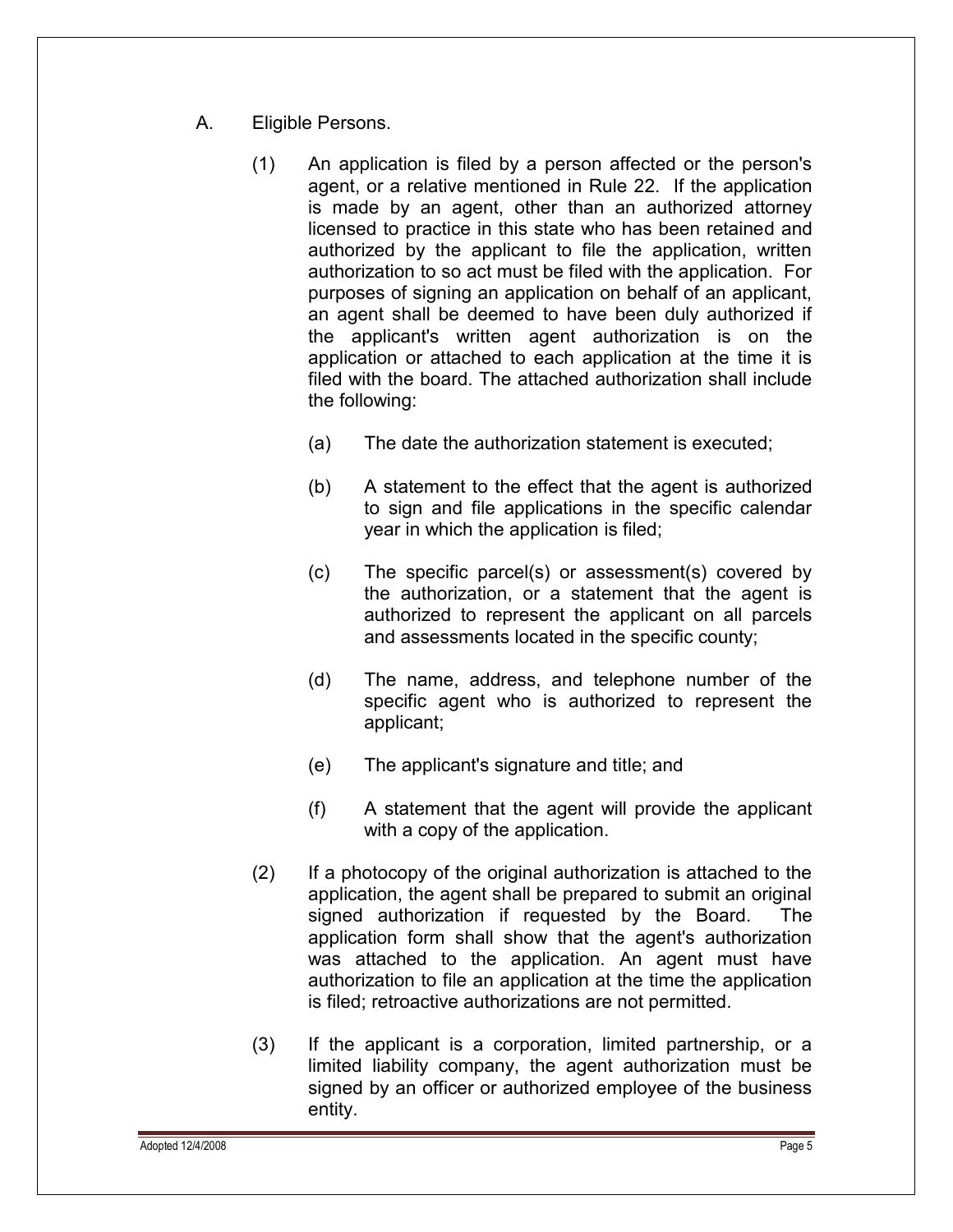- (4) No application shall be rejected as a duplicate application by the clerk unless it qualifies as a duplicate application within the meaning specified in section 1603.5 of the Revenue and Taxation Code.
- B. Signature and Verification. The application shall be in writing and signed by the applicant or the applicant's agent with a declaration under penalty of perjury that the statements made in the application are true and that the person signing the application is one of the following:
	- (1) The person affected, a relative mentioned in Rule 22, an officer of a corporation, or an employee of a corporation who has been designated in writing by the Board of directors or corporate officer to represent the corporation on property tax matters;
	- (2) An agent authorized by the applicant as indicated in the agent's authorization portion of the application; or
	- (3) An attorney licensed to practice law in this state who has been retained by the applicant and who has been authorized by the applicant, prior to the time the application is filed, to file the application.
- C. Forms and Contents. The county shall provide, free of charge, forms on which applications are to be made.
	- (1) The application form shall be prescribed by the State Board of Equalization and shall require that the applicant provide the following information:
		- (a) The name and address of the applicant.
		- (b) The name and address of the applicant's agent, if any. If the applicant is represented by an agent, both the applicant's actual mailing address and the agent's mailing address shall be provided on the application.
		- (c) The applicant's written authorization for an agent, if any, to act on the applicant's behalf.
		- (d) A description of the property that is the subject of the application sufficient to identify it on the assessment roll.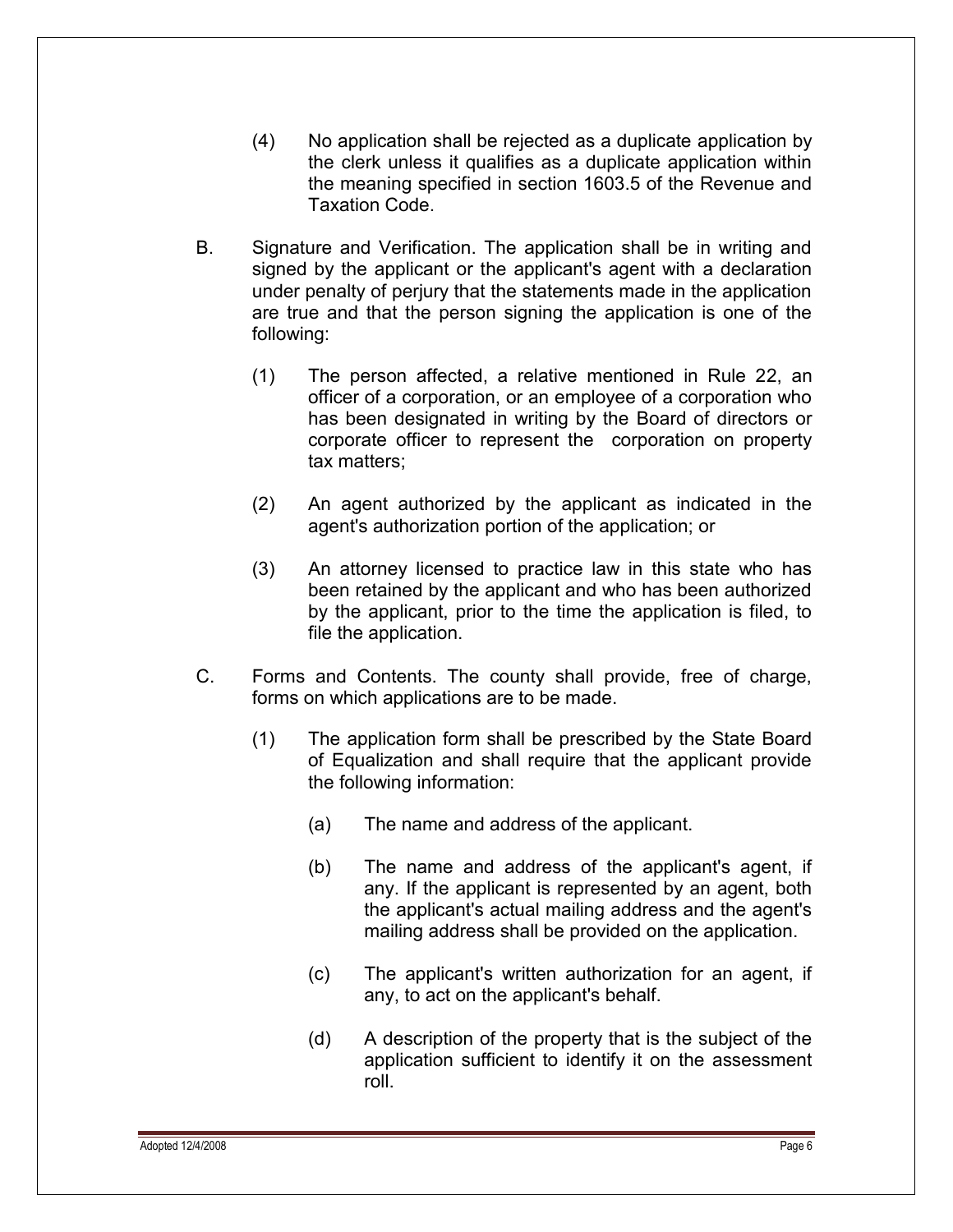- (e) The applicant's opinion of the value of the property on the valuation date of the assessment year in issue.
- (f) The roll value on which the assessment of the property was based.
- (g) The facts relied upon to support the claim that the Board should order a change in the assessed value, base year value, or classification of the subject property. The amount of the tax or the amount of an assessed value increase shall not constitute facts sufficient to warrant a change in assessed values.

An application may include one or more reasons for filing the application.

- (2) The form shall also include:
	- (a) A notice that a list of property transfers within the county, that have occurred within the preceding twoyear period, is open to inspection at the assessor's office to the applicant upon payment of a fee not to exceed ten dollars(\$10).
	- (b) A notice that written findings of fact will be prepared by the Board upon request if the applicable fee is paid. An appropriate place for the applicant to make the request shall be provided.
- (3) An application that does not include the information required by subsection( $C(1)(a-q)$  of this rule as set forth above is invalid and shall not be accepted by the Board. Prompt notice that an application is invalid shall be given by the clerk to the applicant and, where applicable, the applicant's agent. An applicant or the applicant's agent who has received notice shall be given a reasonable opportunity to correct any errors and/or omissions. Disputes concerning the validity of an application shall be resolved by the Board
- (4) An application that includes the correct information required by subdivision (1) is valid and no additional information shall be required of the applicant on the application form.
- (5) If the application appeals property subject to an escape assessment resulting from an audit conducted pursuant to section 469 of the Revenue and Taxation Code, then all property, both real and personal, of the assessee at the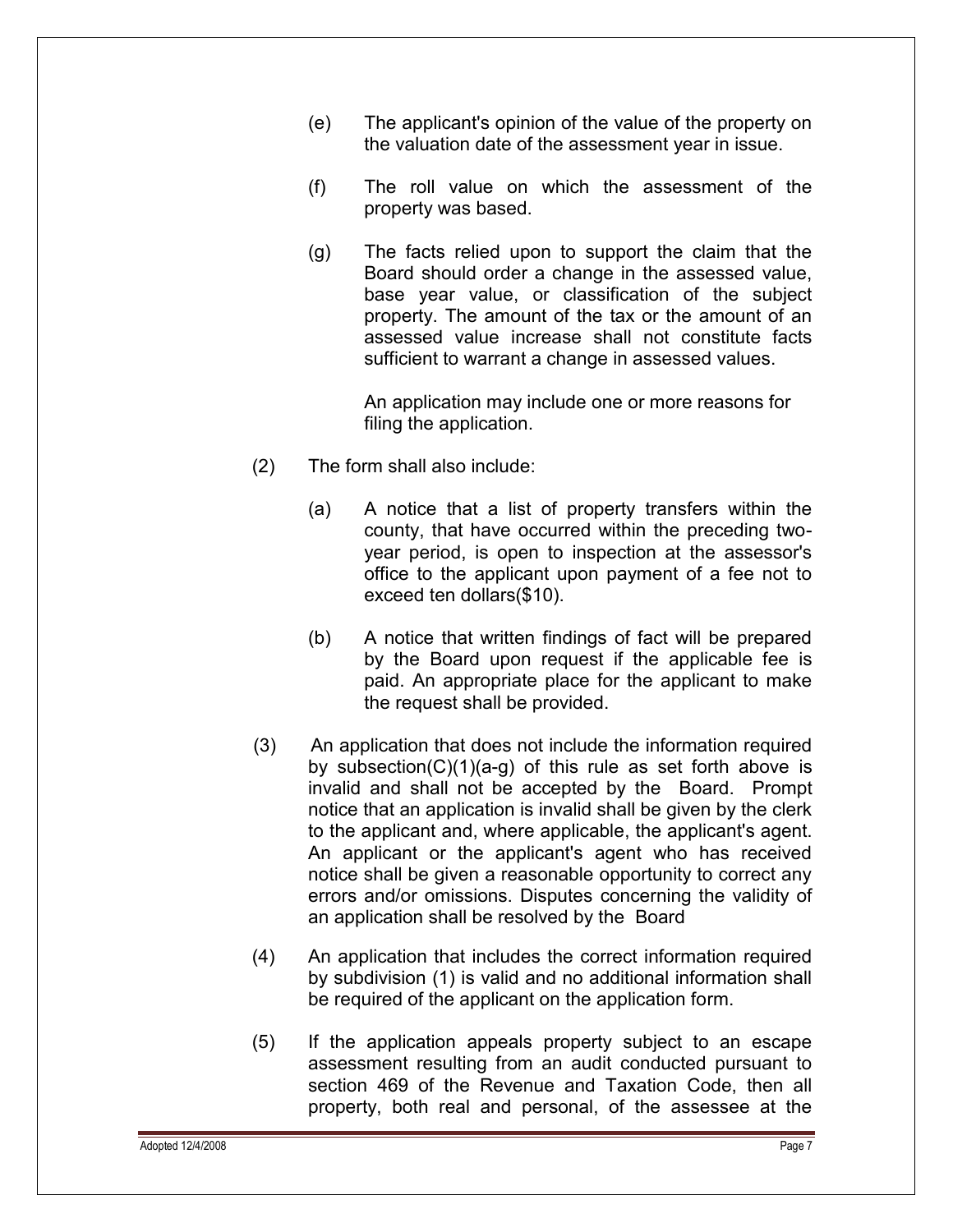same profession, trade, or business location shall be subject to review, equalization, and adjustment by the Appeals Board, except when the property has previously been equalized for the year in question.

- D. Time of filing.
	- (1) An application appealing a regular assessment shall be filed with the clerk during the regular filing period beginning July 2 but no later than November 30 of each year. A regular assessment is one placed on the assessment roll for the most recent lien date, prior to the closing of that assessment roll. Additionally, an application appealing a base year value for the most recent lien date, where that value is not the value currently on the assessment roll, shall be filed with the clerk during the regular filing period beginning July 2 but no later than November 30 of the lien date year. Because the Assessor does not provide all County assessees of County real property with notice of the assessed value of real property by August 1, the last day of the filing period for appealing a regular assessment of any property located in Merced County shall be extended to November 30 rather than the statutory September 15 date.
	- (2) An application appealing an escape assessment or supplemental assessment must be filed with the clerk no later than 60 days after the date on which the assessee was notified of the assessment pursuant to section 1605 of the Revenue and Taxation Code.
	- (3) An application appealing a proposed reassessment made for property damaged by misfortune or calamity pursuant to section 170 of the Revenue and Taxation Code must be filed with the clerk no later than six months after the date of mailing of the notice of proposed reassessment by the assessor. The decision of the Board regarding the damaged value of property shall be final; however, the decision regarding the reassessment made pursuant to section 170 shall create no presumption regarding the value of the property subsequent to the date of the damage.
	- (4) An application will be deemed to have been timely filed:
		- (a) If it is sent by U.S. mail, properly addressed with postage prepaid and is postmarked on the last day of the filing period or earlier within such period; or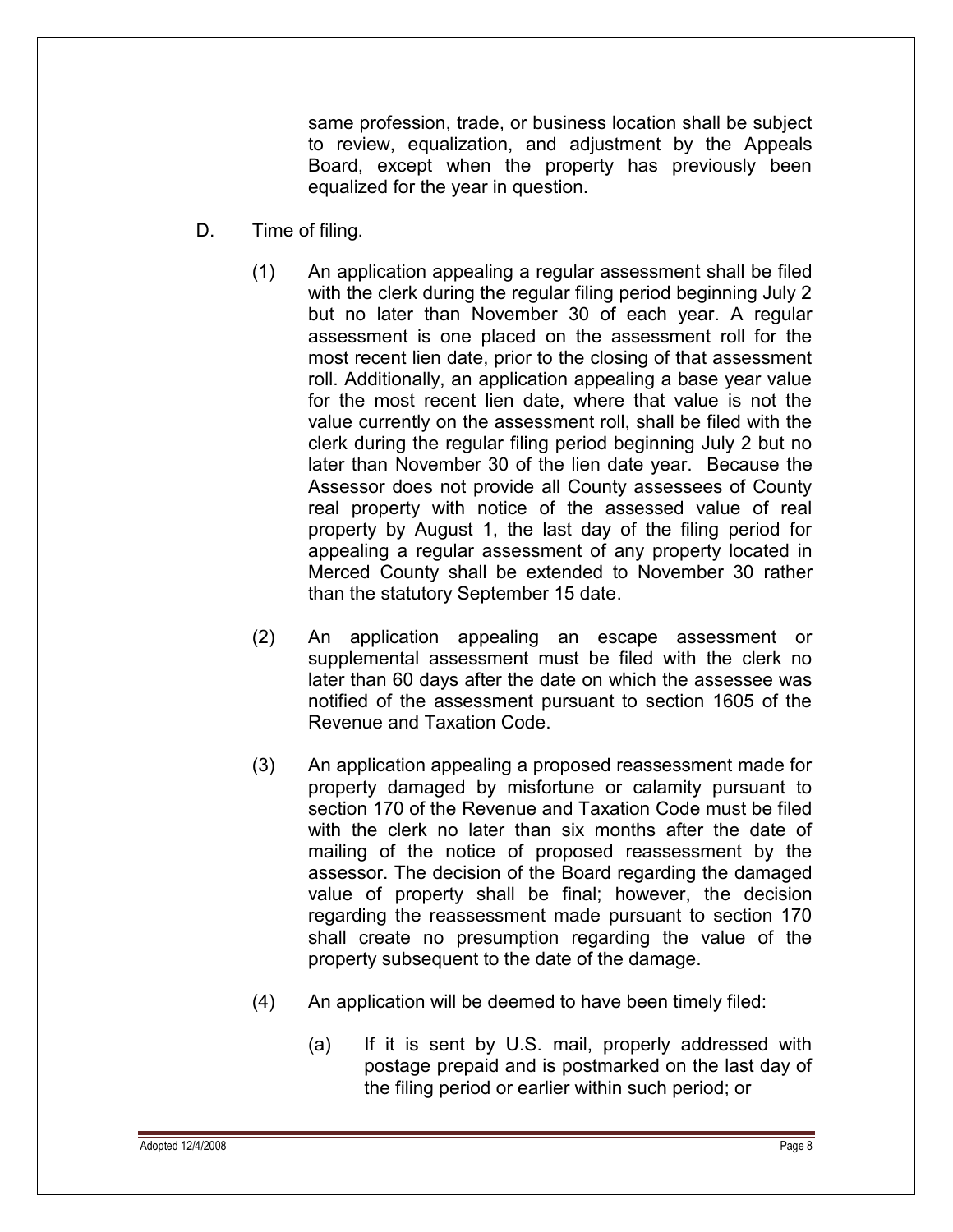- (b) If proof satisfactory to the Board establishes that the mailing occurred on the last day of the filing period or earlier within such period. Any statement or affidavit made by an applicant asserting such a timely filing must be made within one year of the last day of the filing period.
- (5) An application filed by mail that bears both a private business postage meter postmark date and a U.S. Postal Service postmark date will be deemed to have been filed on the date that is the same as the U.S. Postal Service postmark date, even if the private business postage meter date is the earlier of the two postmark dates. If the last day of the filing period falls on Saturday, Sunday, or a legal holiday, an application that is mailed and postmarked on the next business day shall be deemed timely filed. If the county's offices are closed for business prior to 5 p.m. or for the entire day on which the deadline for filing falls, that shall be considered a legal holiday.
- (6) Applications transmitted by facsimile or other electronic means shall not be accepted for filing. The clerk shall reject all such filings and provide notice of such rejection to the applicant or the applicant's authorized representative within a reasonable period of time. Rejection by the clerk of an application submitted for filing by facsimile or other electronic means shall not constitute an excuse for failure to timely file an application. Applications must bear the original signatures whether delivered by mail or hand delivery.
- (7) Except as provided in sections 620.5, 1603, and 1605 of the Revenue and Taxation Code, the Board has no jurisdiction to hear an application unless filed within the time periods specified above.
- E. Amendments and Corrections.
	- (1) An applicant or an applicant's agent may amend an application until 5:00 p.m. on the last day upon which the application might have been timely filed.
	- (2) After the filing period has expired:
		- (a) An invalid application may be corrected in accordance with subsection (C)(3) of this rule.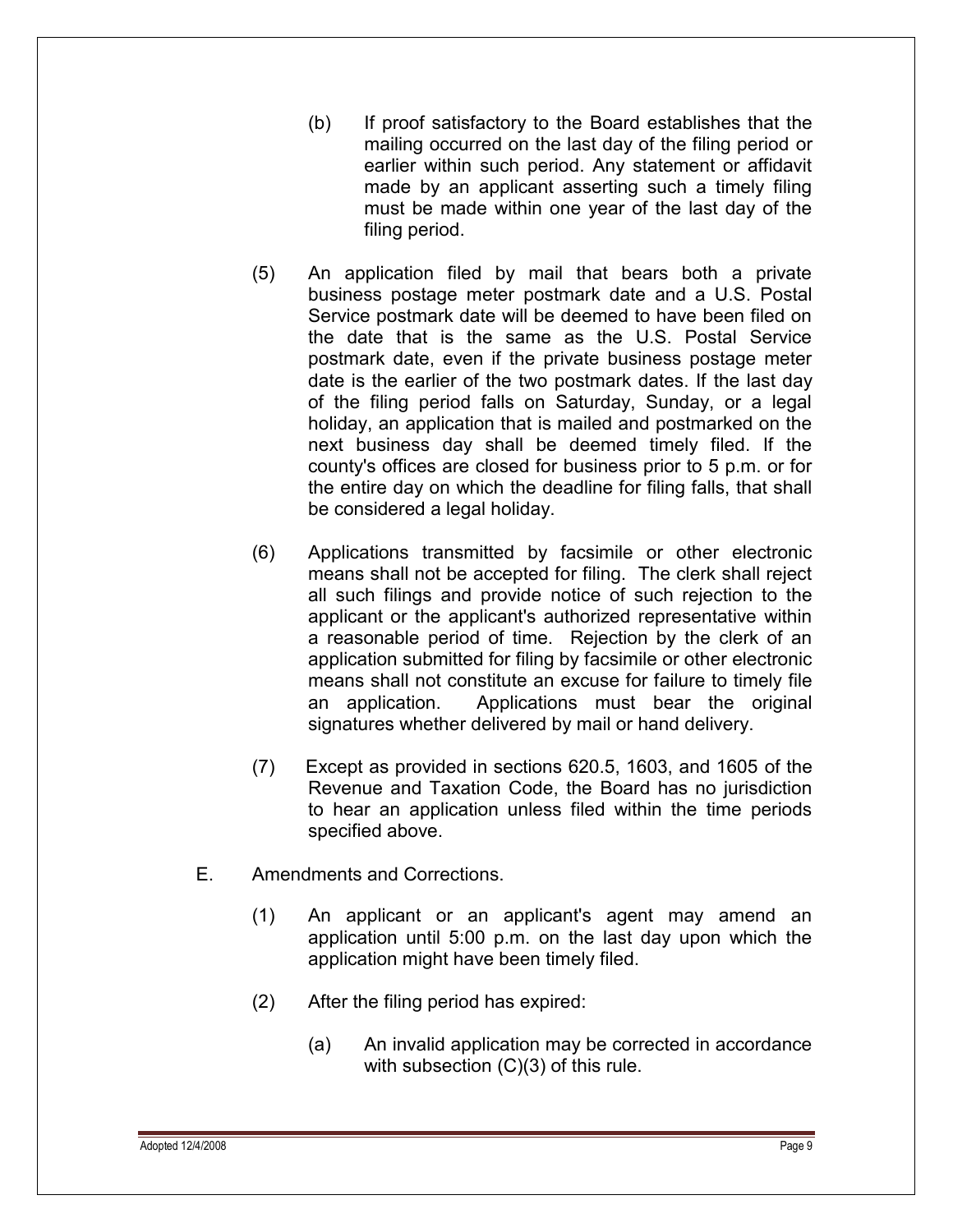- (b) The applicant or the applicant's agent may amend an application provided that the effect of the amendment is not to request relief additional to or different in nature from that originally requested.
	- (i) Upon request of the applicant or the applicant's agent, the Board, in its discretion, may allow the applicant or the applicant's agent to make amendments to the application in addition to those specified above in subdivisions (a) and (b) to state additional facts claimed to require a reduction of the assessment that is the subject of the application.
	- (ii) The applicant or the applicant's agent shall state the reasons for the request, which shall be made in writing and filed with the clerk prior to any scheduled hearing, or may be made orally at the hearing. If made in writing, the clerk shall provide a copy to the assessor upon receipt of the request.
	- (iii) As a condition to granting to amend an application, the Board may require the applicant to sign a written agreement extending the two-year period provided in section 1604 of the Revenue and Taxation Code.
	- (iv) If a request to amend is granted, and upon the request of the assessor, the hearing on the matter shall be continued by the Board for no less than 45 days, unless the parties mutually agree to a different period of time.
- (3) An applicant or an applicant's agent shall be permitted to present testimony and other evidence at the hearing to support a full value that may be different from the opinion of value stated on the application. The presentation of such testimony or other evidence shall not be considered a request to amend or an amendment to the application.
- F. Claim for Refund. If a valid application is designated as a claim for refund pursuant to section 5097 of the Revenue and Taxation Code, the applicant shall be deemed to have challenged each finding of the Board and to have satisfied the requirements of section 5097.02 of the Revenue and Taxation Code.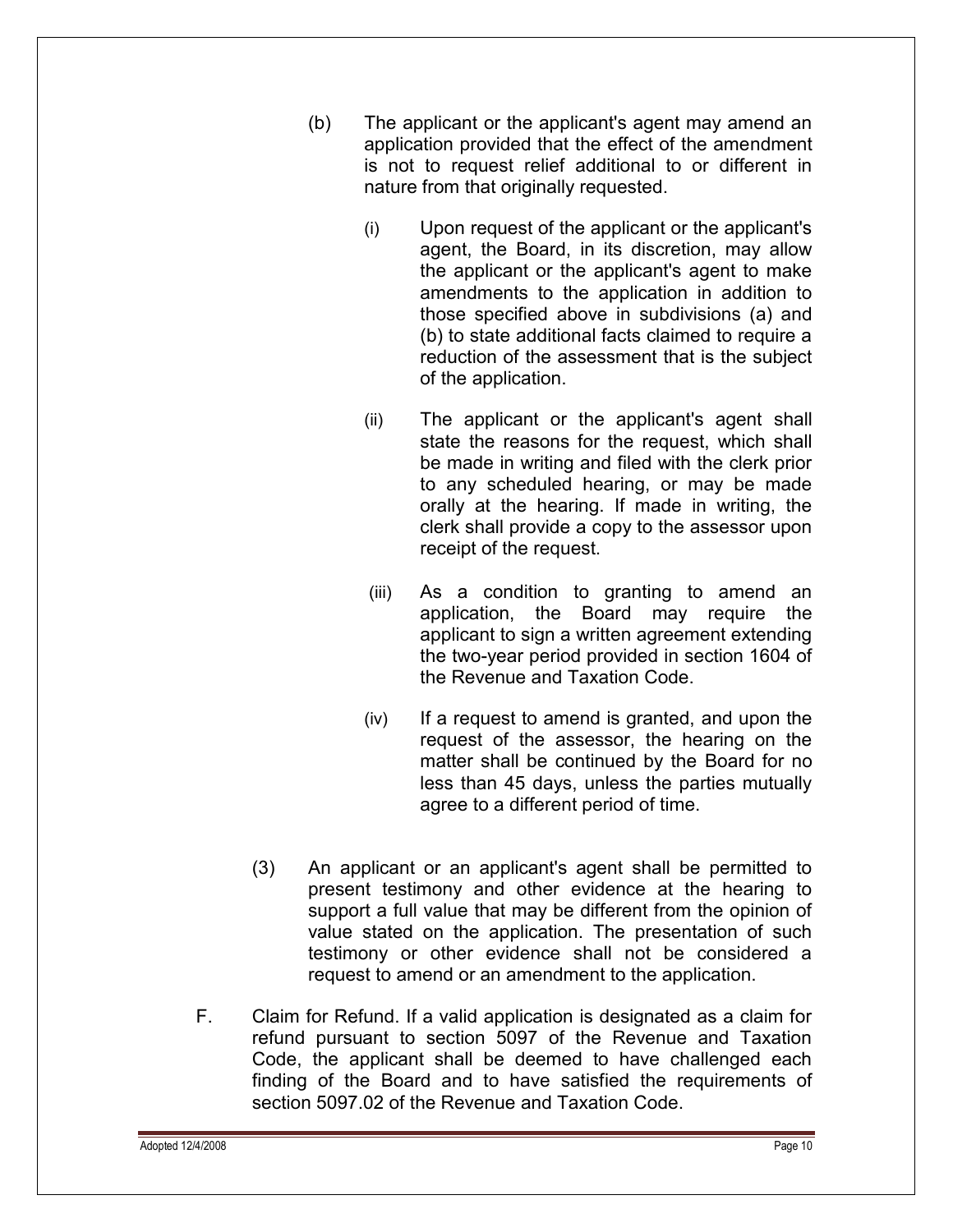- G. Retention of Records. The clerk may destroy records consisting of assessment appeal applications when five years have elapsed since the final action on the application. The records may be destroyed three years after the final action on the application if the records have been microfilmed, microfiched, imaged, or otherwise preserved on a medium that provides access to the documents. As used in this subsection, "final action" means the date of the final decision by the Board.
- H. Consolidation of Applications. The Board, on its own motion or on a timely request of the applicant or applicant's agent or the assessor, may consolidate applications when the applications present the same or substantially related issues of valuation, law, or fact. If applications are consolidated, the Board shall notify all parties of the consolidation as per 1604 (c ) (2).

## **5. BASE YEAR VALUE PRESUMPTION**

The Board decision that the full cash value, as defined in section 110 of the Revenue and Taxation Code, is lower than the adjusted base year value (the base year value adjusted to reflect inflation as prescribed by section 110.1 subdivision (f) of the Revenue and Taxation Code) will not establish a new base year value, unless the base year value is the subject of the appeal.

Any base year value determined by the Board or by a court for any 1975 assessment shall be conclusively presumed to be the base year for the property assessed.

The full cash value determined for property that is purchased, is newly constructed, or changes ownership after the 1975 lien date shall be conclusively presumed to be the base year value, unless an application for equalization is filed: (1) within the time period specified in section 1605 of the Revenue and Taxation Code following a determination of new construction or change in ownership; (2) during the regular equalization period provided for in section 1603 of the Revenue and Taxation Code for the year in which the assessment is placed on the assessment roll, or is filed during the regular equalization period in any of the three (3) succeeding years. Any determination of full cash value by the Board or by a court of law resulting from such filing shall be conclusively presumed to be the base year value beginning with the lien date of the assessment year in which the appeal is filed; or (3) at any time after the time specified in (1) or (2) if the applicant claims that an erroneous change in ownership determination occurred.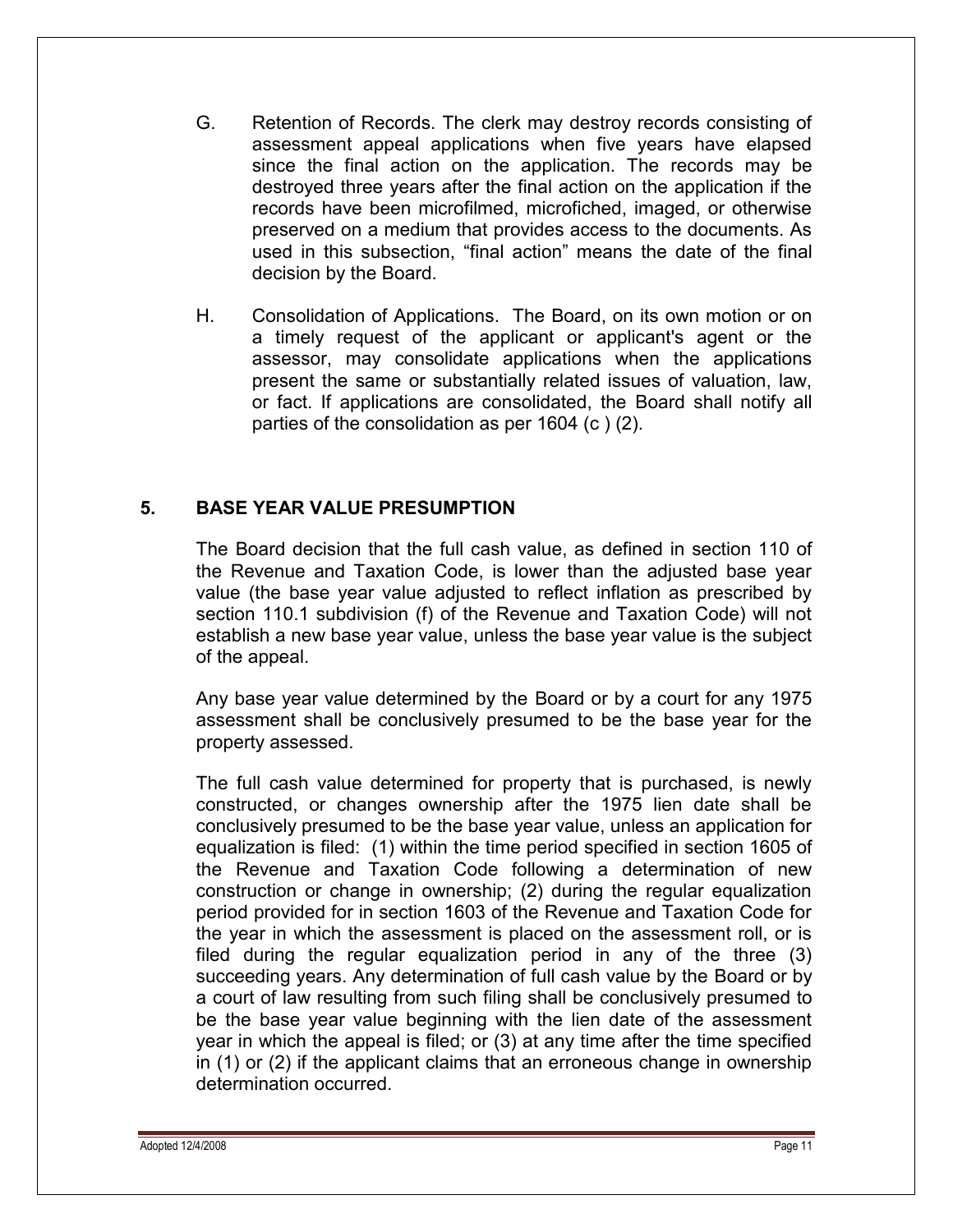Any base year value determined pursuant to section 51.5 of the Revenue and Taxation Code shall be conclusively presumed to be the base year value unless an application is filed during the regular equalization period in the year in which the error was corrected or during the regular equalization period in any of the three succeeding years. Once an application is filed, the base year value determined pursuant to that application shall be conclusively presumed to be the base year value for that assessment event.

An application for equalization made pursuant to sections 1603 or 1605 of the Revenue and Taxation Code, when determined, shall be conclusively presumed to be the base year value for that assessment event.

## **6. COPY OF APPLICATION, AMENDMENT, AND CORRECTION TO ASSESSOR. IDENTIFICATION BY AAB AND NOTIFICATION OF PARTIES OF APPEALS DESIGNATED AS SUBJECT TO SPECIAL RULES FOR HIGH VALUE CONTESTED APPEALS**

The clerk shall transmit to the assessor a copy of each application for a change in assessment and each written request for amendment or correction that is received. A reasonable time shall be allowed before the hearing for the assessor to obtain information relative to the property and the assessment thereof.

## **7. NOTICE OF HEARING**

A. After the filing of an application for a change in assessment, the clerk shall set the matter for hearing, and for pre-hearing as appropriate, and notify the applicant or the applicant's agent in writing by personal delivery or by depositing the notice in the United States mail directed to the address given in the application. If requested by the assessor or the applicant, the Clerk of the Board may electronically transmit the notice to the requesting party. The notice shall designate the time and place of the hearing. It shall also include a statement that the Board is required to find the full value of the property from the evidence presented at the hearing, and that the Board can raise, under certain circumstances, as well as lower or confirm the assessment being appealed. The notice shall include a statement that an application for a reduction in the assessment of a portion of an improved real property (e.g., land only or improvements only) or a portion of installations which are partly real property and partly personal property (e.g., only the improvement portion or only the personal property portion of machinery and equipment) may result in a reappraisal of all property of the applicant at the site which may result in an increase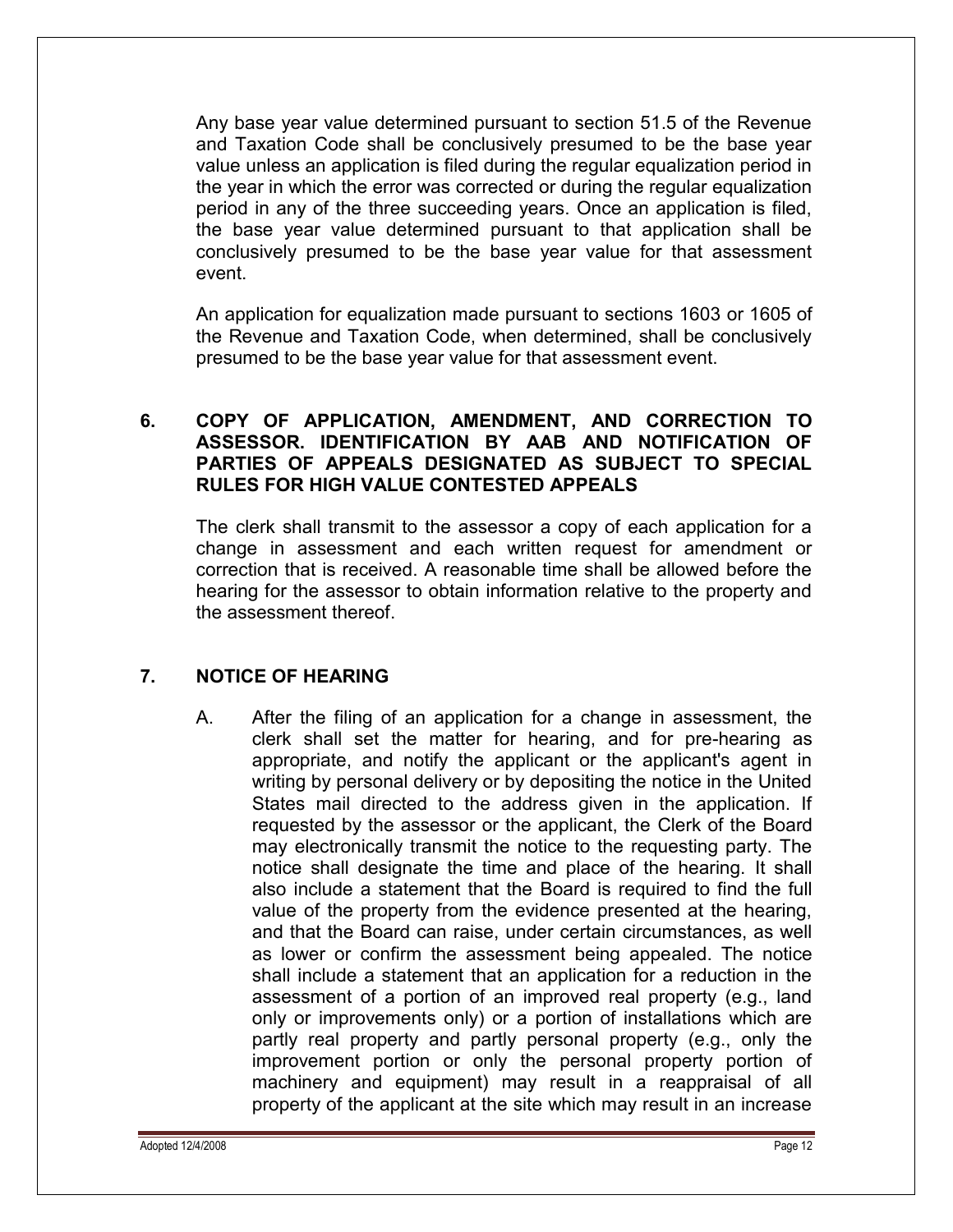in the unprotested assessment of the other portion or portions of the property, which increase will offset, in whole or in part, any reduction in the protested assessment. If the general notice does not include the latter statement, such a statement shall be included in notices in those cases to which the clerk deems it relevant.

- B. The notice shall be given no less than forty-five (45) days prior to the hearing unless:
	- (1) A shorter notice has been stipulated to by the assessor and the applicant or the applicant's agent pursuant to section 1605.6 of the Revenue and Taxation Code; or
	- (2) The matter has been continued from the original noticed hearing date.
- C. The clerk shall notify the applicant (or the applicant's agent) and the assessor of the time and place of the hearing. In addition to the written notice of the scheduling of a hearing, the clerk shall also provide the applicant (or the applicant's agent) with an "Assessment Appeal Hearing Date Confirmation Notice" to advise the Board and the assessor of the applicant's intention to: (1) appear ready to proceed with the hearing on the scheduled hearing date; or (2) request the continuance of the scheduled hearing date to another regularly-scheduled Board hearing date; or (3) withdraw the pending appeal.
- D. When proposing to raise an assessment on its own motion without an application for reduction pending before it, the Board shall give notice of the hearing in the manner provided herein below not less than twenty (20) days prior to the hearing, unless notice is waived by the assessee or the assessee's agent in writing in advance of the hearing or orally at the time of the hearing, or a shorter notice period is stipulated to by the assessor and assessee or the assessee's agent. The notice shall be given to the assessee as shown on the latest assessment roll by depositing the notice in the United States mail directed to the assessee at the latest address of the assessee available to the assessor on file in the records in the assessor's office. The notice shall contain, in addition to time and place of the hearing:
	- (1) A statement that a hearing will be held before the Board to determine whether or not the assessment shall be raised;
	- (2) The assessor's parcel number or numbers of the property as shown on the assessment roll;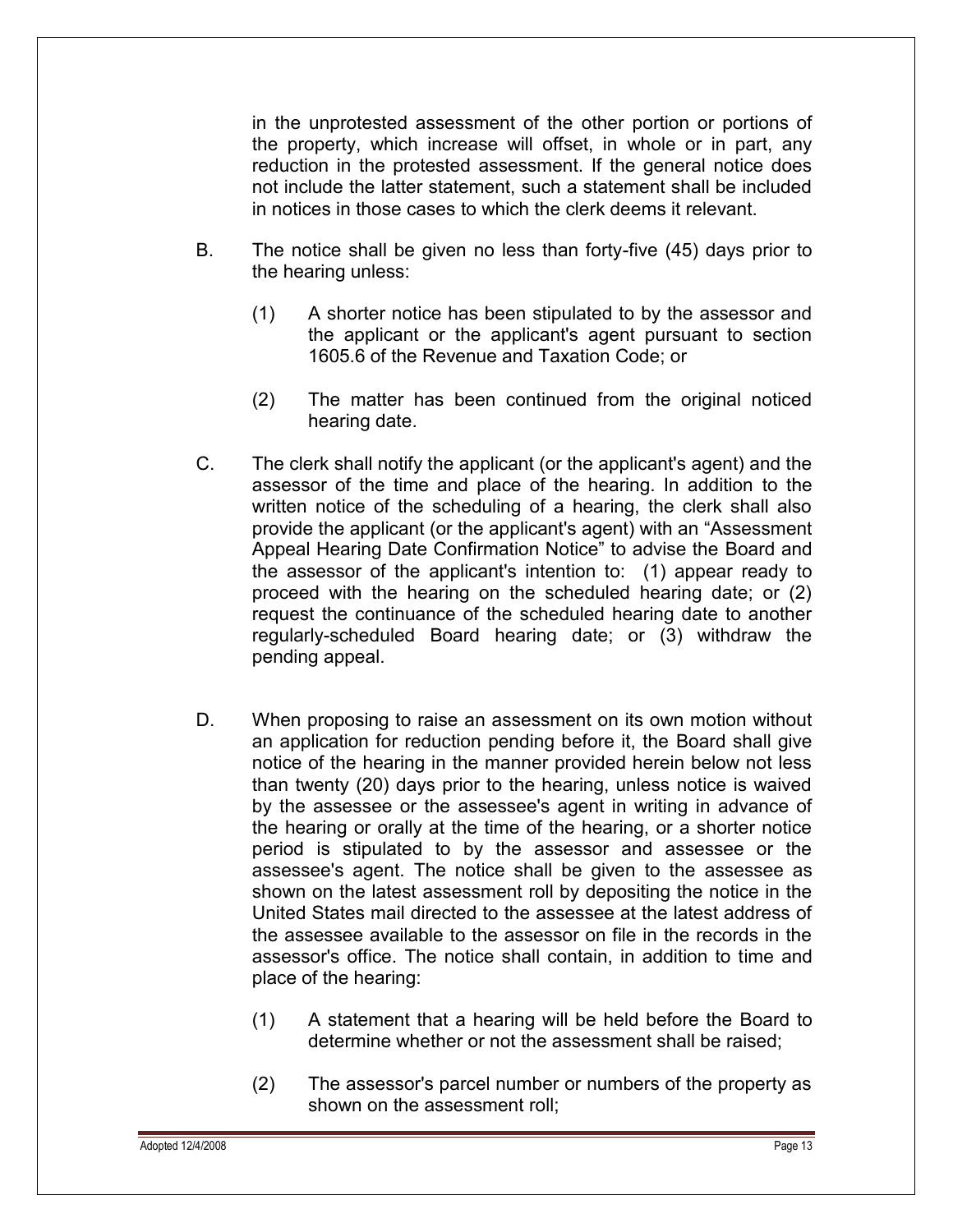- (3) A statement that the Board is required to find the full value of the property from the evidence presented at the hearing; and
- (4) The amount by which it is proposed to raise the assessment.
- E. At least twenty-one (21) days before the date scheduled for hearing of the applicant's appeal, the applicant (or the applicant's agent) shall mail or otherwise deliver the completed "Assessment Appeal Hearing Date Confirmation Notice" form to the clerk who shall provide a copy to the assessor. The notice form will provide applicant with the following options to indicate that the applicant intends to: (1) appear on the scheduled hearing date; or (2) request the continuance of the scheduled hearing to another regularlyscheduled Board hearing date; or (3) withdraw the appeal.
	- (1) If the applicant (or applicant's agent) submits the completed confirmation notice form, as required, indicating the applicant will appear, the assessor shall be ready to proceed at the scheduled hearing.
	- (2) If the applicant (or the applicant's agent) submits the completed confirmation notice form, as required, requesting that the scheduled hearing date be continued to another regularly-scheduled Board hearing date, the Board or clerk shall act upon the continuance request as provided in Rule 27.
	- (3) If the applicant (or applicant's agent) fails to return the completed confirmation notice form, as required, and appears on the scheduled date of hearing, the Board shall, at the assessor's request, continue the hearing to the next regularly-scheduled monthly Board hearing date. The failure to timely return the completed confirmation notice form shall be deemed to be a continuance request by the applicant (or the applicant's agent) for purposes of Rule 26. If the hearing date is within ninety (90) days of the expiration of the twoyear limitations period for hearings set by Revenue and Taxation Code Section 1604 (c), the Board may require the applicant to enter into a written agreement extending and tolling the two-year limitations period as a condition of the continuance.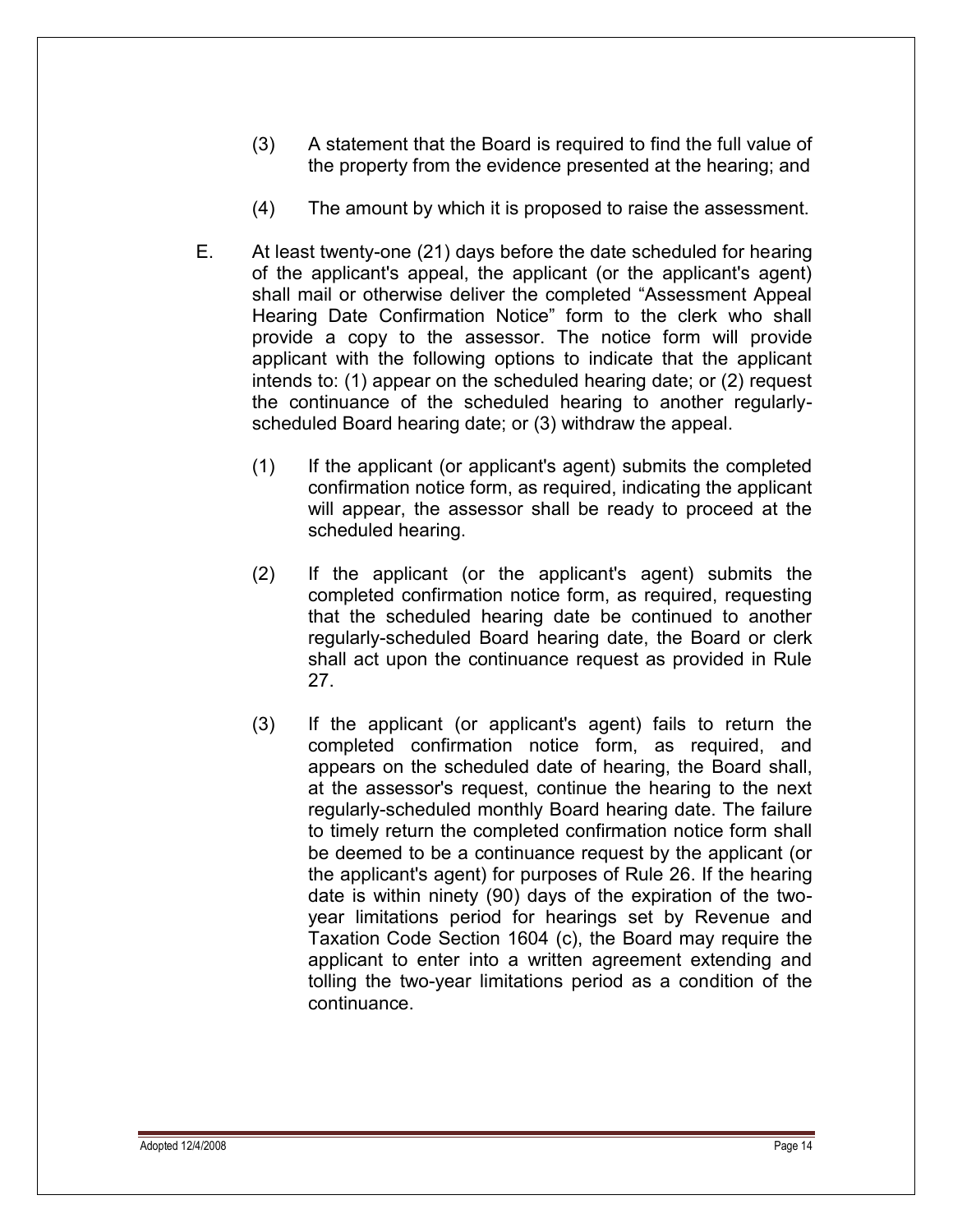## **8. EXCHANGE OF INFORMATION**

- A. When the assessed value of the property involved, before deduction of any exemption accorded the property is \$100,000 or less, the applicant may file a written request for an exchange of information with the assessor; and when the assessed value before deduction of any exemption exceeds \$100,000, either the applicant or the assessor may request such an exchange. The request may be filed with the clerk at the time of filing the application, or may be submitted to the other party and the clerk at any time prior to thirty (30) days before the commencement of the hearing. For purposes of determining the date upon which the exchange was deemed initiated, the date of postmark, as affixed by the United States Postal Service, or the date certified by a bona fide private courier service on the envelope or package containing the information shall control. The clerk shall at the earliest opportunity forward any request filed with the application or a copy thereof to the other party. The request shall contain the basis of the requesting party's opinion of value for each valuation date at issue and the following data:
	- (1) COMPARABLE SALES DATA If the opinion of value is to be supported with evidence of comparable sales, the properties sold shall be described by the assessor's parcel number, street address or legal description sufficient to identify them. With regard to each property sold, there shall be presented: the approximate date of the sale, the price paid, the terms of the sale (if known), and the zoning of the property.
	- (2) INCOME DATA If the opinion of value is to be supported with evidence based on an income study, there shall be presented: the gross income, the allowable expenses, the capitalization method (direct capitalization or discounted cash flow analysis) and rate or rates employed.
	- (3) COST DATA If the opinion of value is to be supported with evidence of replacement cost, there shall be presented:
		- (a) With regard to improvements to real property: the date of construction, type of construction and replacement cost of construction.
		- (b) With regard to machinery and equipment: the date of installation, installed cost and any history of extraordinary use.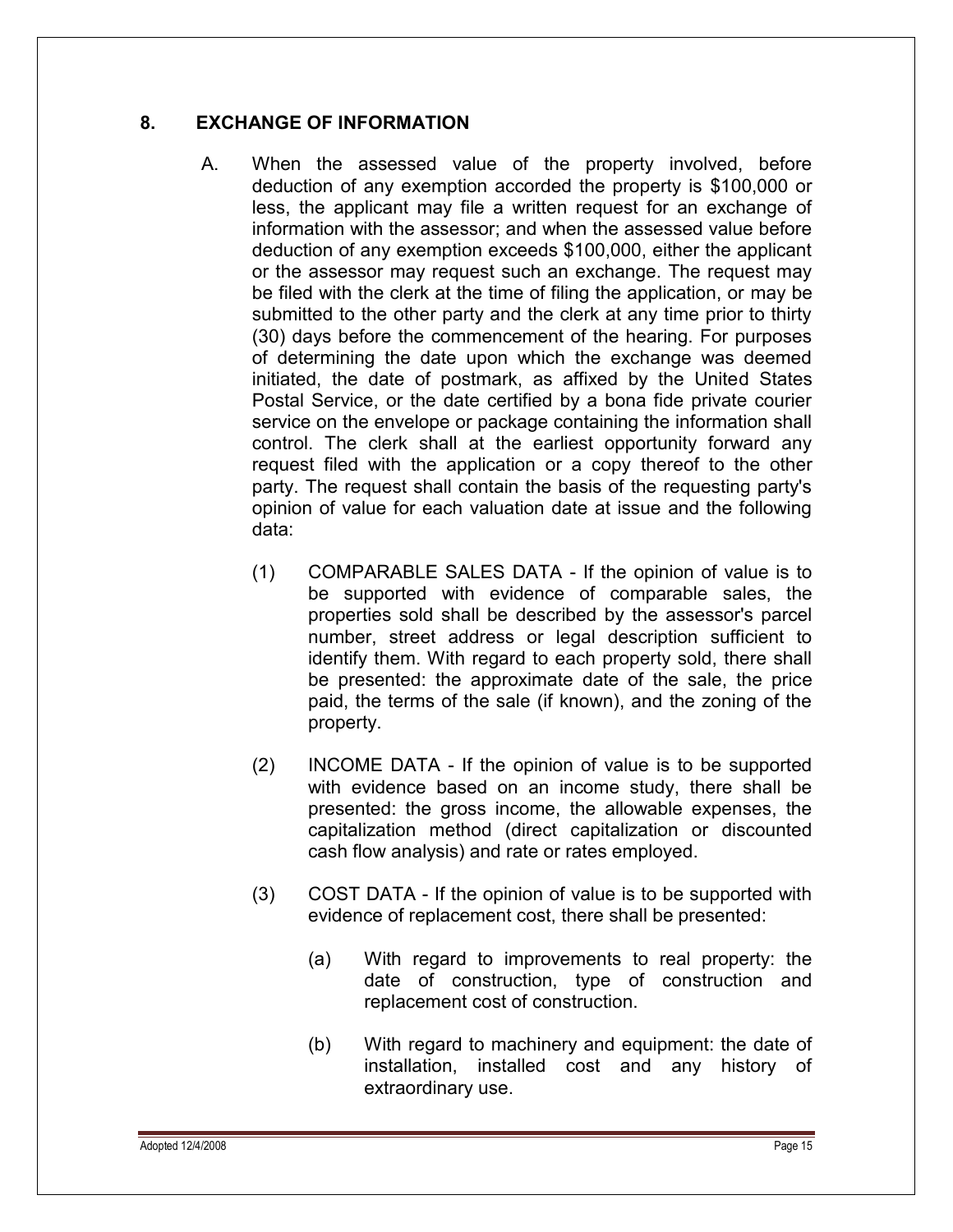(c) With regard to both improvements and machinery and equipment: facts relating to depreciation, including any functional or economic obsolescence and remaining economic life.

The information exchanged shall provide reasonable notice to the other party concerning the subject matter of the evidence or testimony to be presented at the hearing. There is no requirement that the details of the evidence or testimony to be introduced must be exchanged.

- B. If a party requesting an exchange of data by subpart A of this Rule has submitted the data required within the time specified, the other party shall submit a response to the initiating party and the clerk at least 15 days prior to the hearing. The response shall be supported with the same type of data required of the requesting party. When the assessor is the respondent, he or she shall submit the response to the address shown on the application or on the request for exchange for information, whichever is filed later. The initiating party and the other party shall provide adequate methods of submission to ensure to the best of their ability that the exchange of information process is completed at least 10 days prior to the hearing.
- C. Whenever information has been exchanged pursuant to this section, the parties may introduce evidence only on matters pertaining to the information so exchanged unless the other party consents to introduction of other evidence. However, at the hearing, each party may introduce new material relating to the information received from the other party. If a party introduces such new material at the hearing, the other party, upon request, shall be granted a continuance for a reasonable period of time.
- D. If one party initiates a request for information and the other party does not comply within the time specified in subsection B, the Board may grant a postponement for reasonable period of time. The postponement shall extend the time for responding to the request. If the Board finds willful noncompliance on the part of the noncomplying party, the hearing will be convened as originally scheduled and the noncomplying party may comment on evidence presented by the other party but shall not be permitted to introduce other evidence unless the other party consents to such introduction.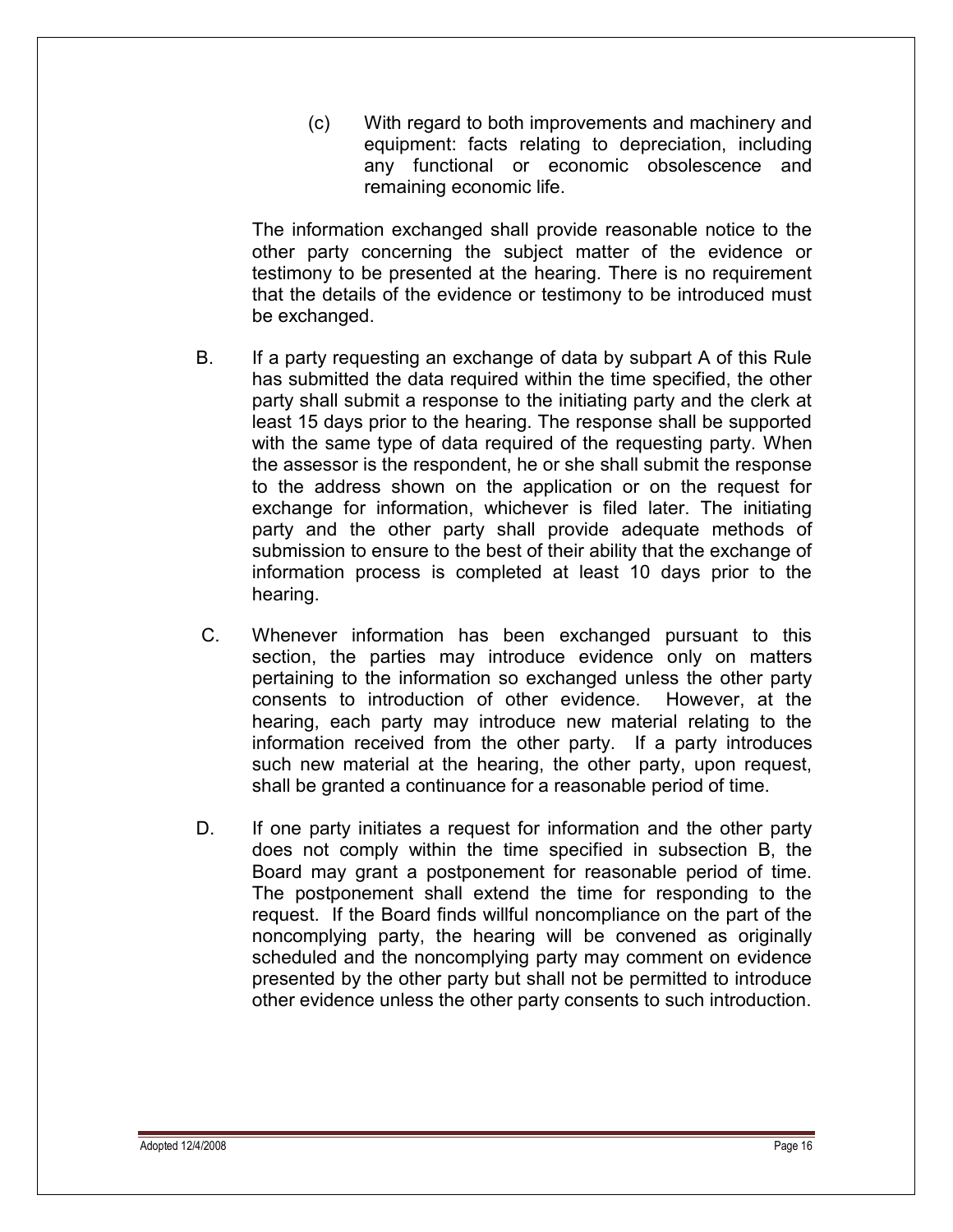## **9. REQUEST FOR FINDINGS**

Written findings, as provided by Revenue and Taxation Code section 1611.5, shall be made by the AAB if requested by a party, in writing and submitted to the clerk prior to or at the commencement of a hearing. If payment of a fee is required from the party, the fee shall be deposited with the clerk prior to the conclusion of the hearing. A party may abandon a request for findings prior to the conclusion of the hearing and have any submitted fee returned. If a request for findings is abandoned by one party, the other party may submit a written or oral request for the preparation of findings at the conclusion of the hearing and submit any required deposit of fees. If, at the conclusion of the hearing, a party requesting written findings has failed to pay the required deposit, the Board need not prepare written findings. The Board may deny a request made after the conclusion of the hearing that seeks to waive written findings.

The written findings of fact shall fairly disclose the Board's findings on all material points raised in the application and at the hearing. The findings shall also include a statement of the methods of valuation used in determining the full value of the property or its components. The County Board shall provide findings within 45 days after the final determination of the Board is entered into the record pursuant to State Board Rule 325 and shall accompany them with a notice that a request for a transcript of the hearing must be made within 60 days after the final determination.

If the prevailing party is represented by an attorney, the Board shall order said party to submit proposed findings of fact and allow the other party a reasonable time for the submission of counter findings and objections.

If the County Board fails to make findings upon request, or if findings made are found by a reviewing court to be so deficient that a remand to the county Board is ordered to secure reasonable compliance with the elements of findings required by section 1611.5 of the Revenue and Taxation Code, the action of the County Board shall be deemed to be arbitrary and capricious within the meaning of section 800 of the Government Code, so as to support an allowance of reasonable attorney's fees against the county for the services necessary to obtain proper findings.

The dollar limitation set forth in section 800 of the Government Code shall not apply to an allowance of attorney's fees pursuant to this section.

The fee of \$125 shall be charged to the appellant per parcel as a precondition to the preparation of written findings and represent an estimate of the actual reasonable costs of preparation and review of the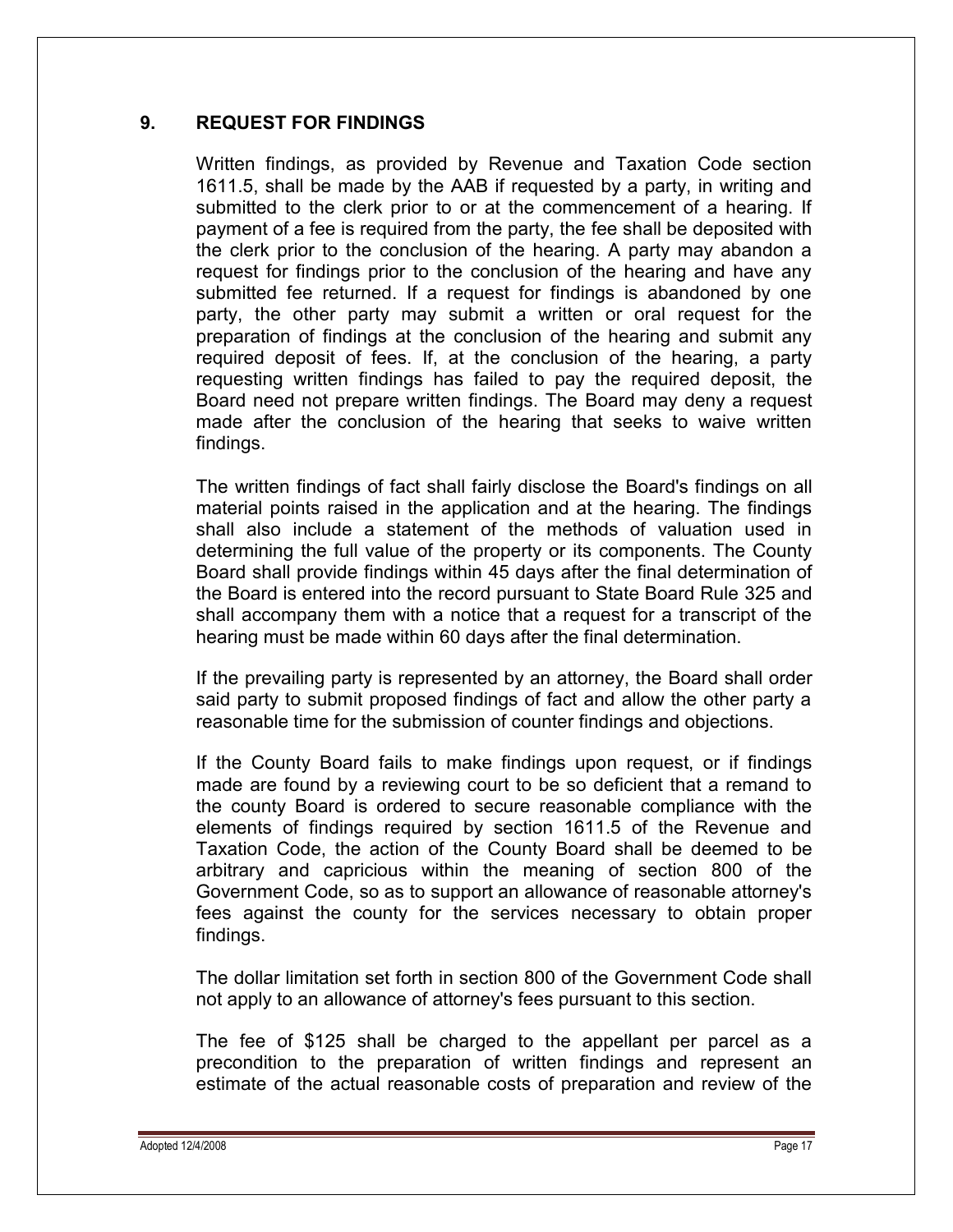findings. The Assessor shall not be required to pay for findings under the provisions of Government Code Section 6103.

A. Owner Occupied Single Family Homes/Mobile Homes and all Assessable Real or Personal Property.

When findings of fact have been issued by the Board, either party or the clerk may submit a written request for clarification about the details of the decision, but such clarification shall not alter the final determination of the Board.

#### **10. HEARING**

- A. On the third Monday in July of each year, the Board shall meet to equalize the assessment of property on the local roll and shall continue in session for that purpose from time to time until the business of equalization is disposed of. All hearings before the Board shall be conducted in the manner provided in these Rules.
- B. A hearing must be held and a final determination made on the application within two (2) years of the timely filing of an application for reduction in assessments submitted pursuant to subdivision (a) of section 1603 of the Revenue and Taxation Code, unless the applicant or the applicant's agent and the County Assessment Appeals Board mutually agree in writing or on the record to an extension of time.
- C. If the hearing is not held and a decision is not entered within the two (2) years or the time for hearing waived by written agreement as specified in subpart B of this Rule, the applicant's opinion of value stated in the application shall be conclusively determined to be the full value of the property for the year under appeal except when:
	- (1) The applicant has not filed a timely or complete application; or
	- (2) The applicant has not submitted a full and complete property statement as required by law with respect to the property which is the subject of the application; or
	- (3) The applicant has not fully complied with requests for the exchange of information made under State Board Rule 305.1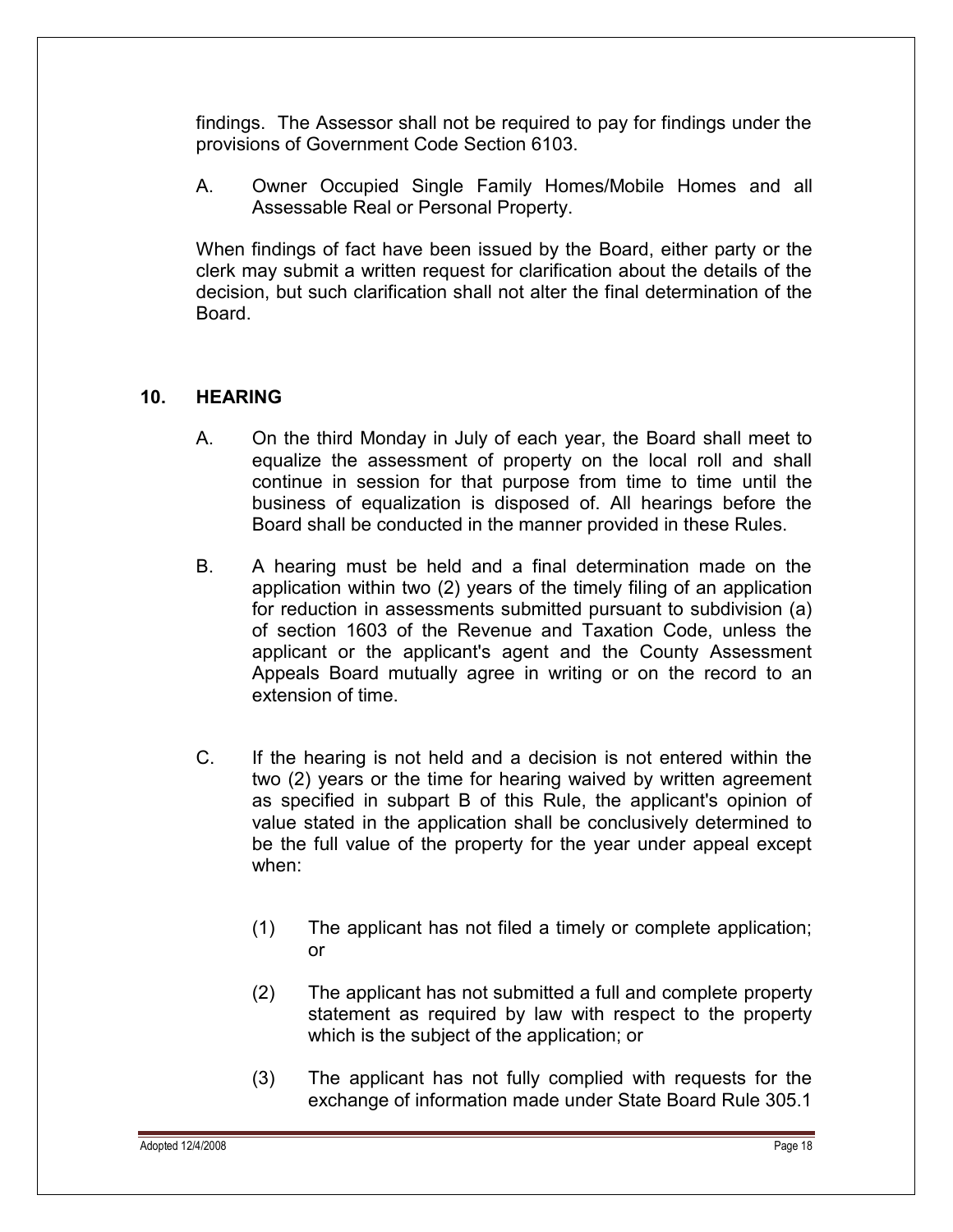or within the provisions of subdivision (d) of Revenue and Taxation Code section 441; or

- (4) The issues involved in the application are the subject of "controlling litigation." As used in this Rule," controlling litigation" means litigation which identified by written order by the AAB, upon noticed motion and evidentiary hearing, or upon written stipulation of the applicant and the assessor or the request of either applicant or assessor, which is:
	- (a) litigation pending in a state or federal court whose jurisdiction includes Merced County; and
	- (b) directly related to a legal, appraisal or factual issue involved in the application, the court resolution of which would control the resolution of such issue at the hearing; or
- (5) The applicant has initiated proceedings to disqualify a Board member pursuant to Revenue and Taxation Code section 1624.4 within 90 days of the expiration of the two-year period required by Revenue and Taxation Code section 1604.

For applications involving base year value appeals that have not been heard and decided by the end of the two-year period provided in section 1604 of the Revenue and Taxation Code and where the two-year period has not been extended pursuant to subsection B. or C. of this Rule, the applicant's opinion of value will be entered on the assessment roll for the tax year or years covered by the pending application, and will remain on the roll until the fiscal year in which the Board makes a final determination on the application. No increased or escape taxes other than those required by a change in ownership or new construction, or resulting from application of the inflation factor to the applicant's opinion of value shall be levied for the tax years during which the Board fails to act.

For applications appealing decline in value and personal property assessments that have not been heard and decided by the end of the two-year period provided in section 1604, the applicant's opinion of value will be enrolled on the assessment roll for the tax year or years covered by the pending application.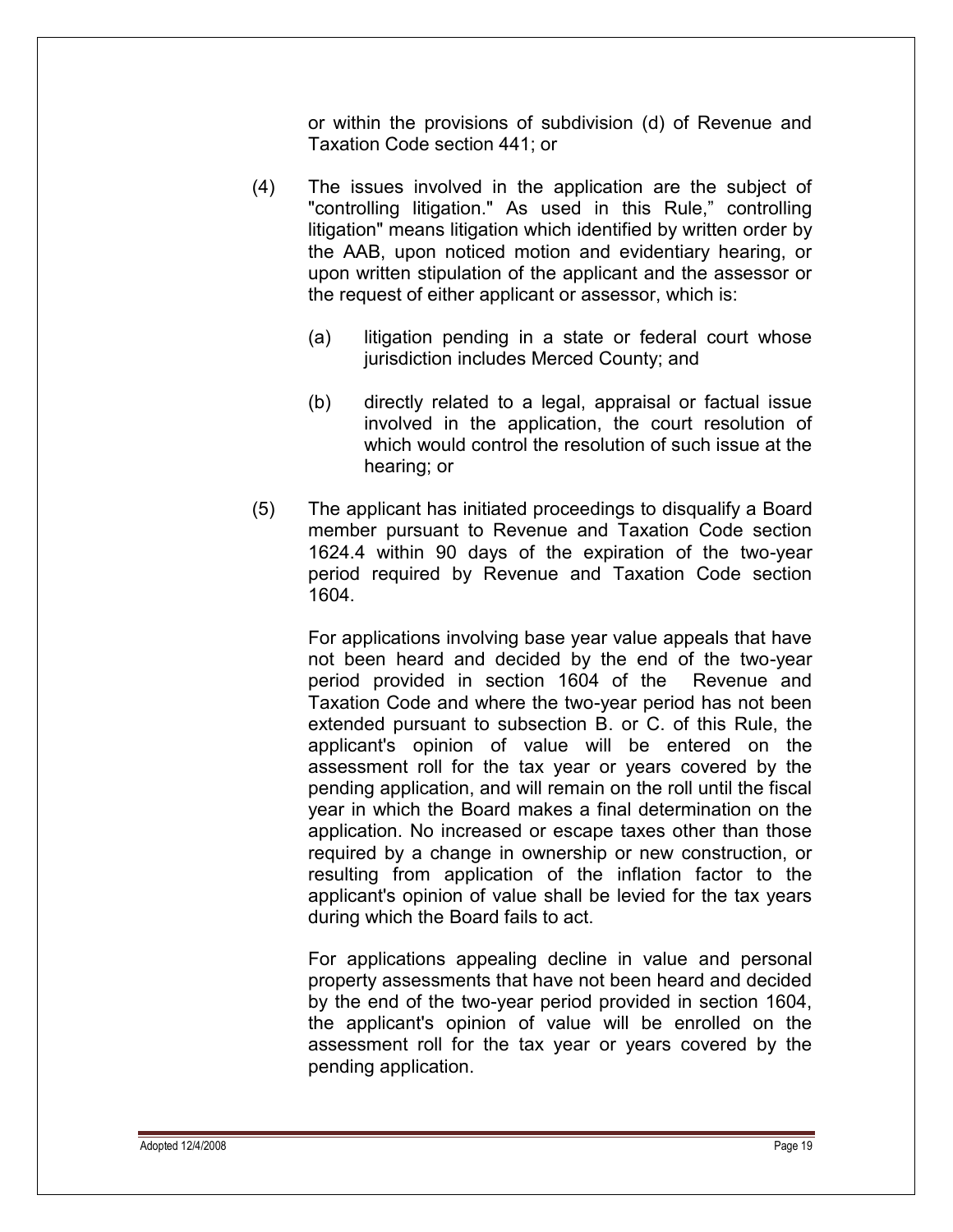- D. If the applicant has initiated proceedings pursuant to subsection (C)(5) of this Rule, the two-year time period described in subsection (B) shall be extended 90 days.
- E. The applicant shall not be denied a timely hearing and determination pursuant to subpart B of this Rule, by reason of any of the exceptions enumerated in subsection C herein, unless, within two (2) years of the date of the application, the Board, or the clerk at the direction of the Board, gives the applicant and/or applicant's agent written notice of such denial. The notice shall indicate the basis for the denial and inform the applicant of the right to protest the denial. If requested by the applicant or the applicant's authorized agent, the clerk shall schedule a hearing on the validity of the application and shall so notify the applicant, the applicant's agent, and the assessor.
- F. When a hearing is postponed or not scheduled because controlling litigation is pending, the notice to the applicant shall identify the controlling litigation by the name of the case, the court number or the docket number of the case, and the court in which the litigation is pending. If a hearing is postponed because controlling litigation is pending, the hearing must be held and a final determination made within a period of two years after the application is filed, excluding the period of time between the notice of pending litigation and the date that the litigation becomes final. As used in this rule, a litigation decision is deemed final when the related administrative decision or judicial decision identified by the Board as "controlling litigation" is entered and is not subject to further administrative or judicial review or appeal. For purposes of judicial litigation, a decision is considered to be final when the trial court judgment becomes final (upon expiration of any right to further appeal) or, if appealed, when the remittitur order issues from an appellate court and that remittitur order is filed by the trial court. Applicant shall advise the AAB in writing within ten (10) days of the date the litigation becomes final.

## **11. CHALLENGE OF A BOARD MEMBER**

A. The party affected or the party's agent, or the assessor, may file with the clerk a written statement objecting to the hearing of a matter before a member of the Board. The statement shall set forth the facts constituting the ground of the disqualification of such member and shall be signed by the party affected or the party's agent, or by the assessor and shall be filed with the clerk at the earliest practicable opportunity after the discovery of the facts constituting the ground of the member's disqualification, and, in any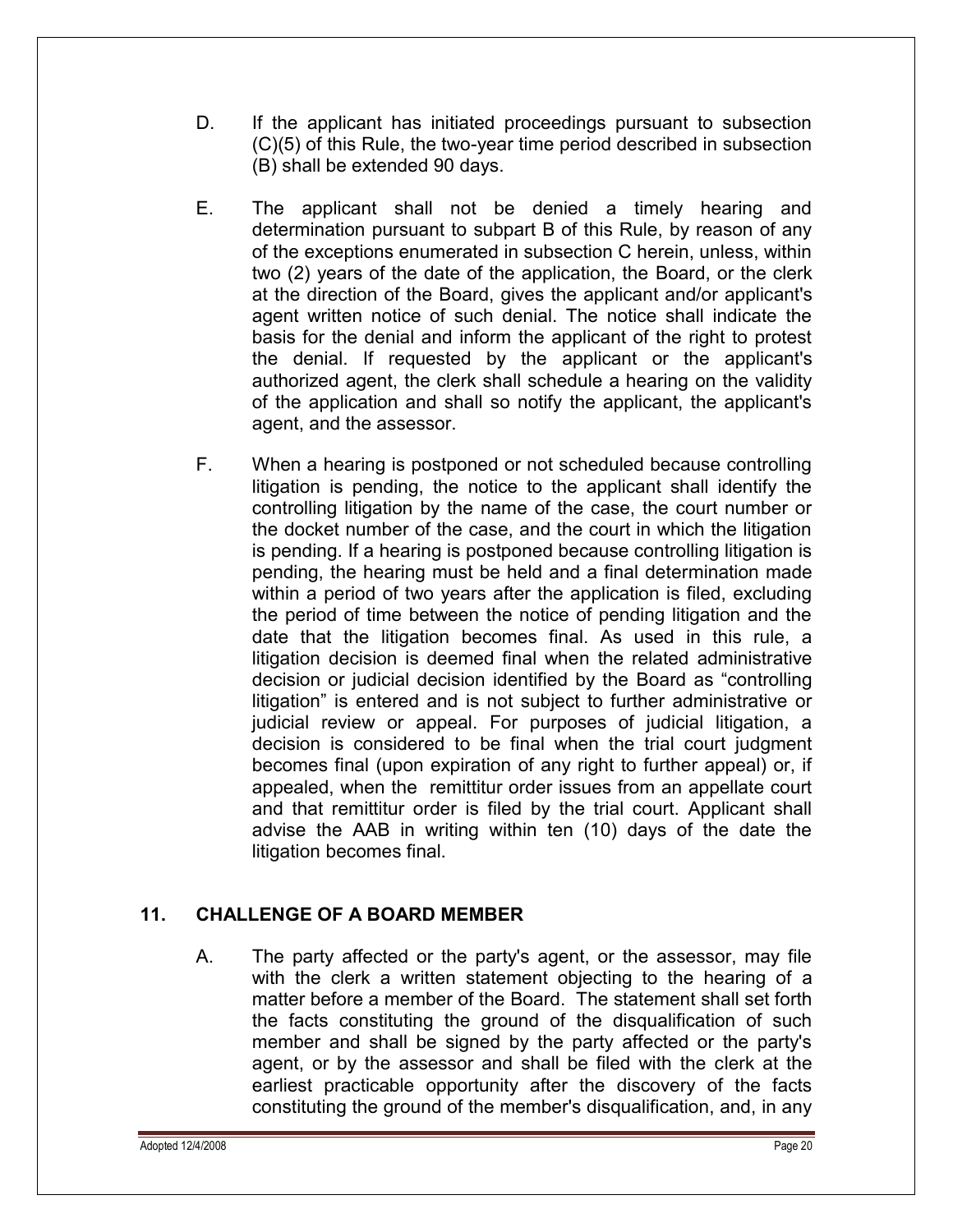event, before the commencement of the hearing on any issue of fact in the proceeding before such member. Copies of the written statement shall be served by the presenting party on each party in the proceeding and on the Board member alleged in the statement to be disqualified.

Within ten (10) days after the filing of any such statement, or ten (10) days after the service of such statement as above provided, whichever is later in time, the Board member alleged therein to be disqualified may file with the clerk a written answer either: (1) consenting in writing that the action or proceeding be tried before another member, in which event the clerk shall appoint a replacement member or (2) denying his or her disqualification, which answer may admit or deny any or all of the allegations contained in such statement and setting forth any additional fact or facts material or relevant to the question of his or her disqualification.

The clerk shall forthwith transmit a copy of such consent or answer to each party. Every such statement and every such answer shall be verified by oath in the manner prescribed by section 446 of the Code of Civil Procedure for the verification of pleadings.

The question of the member's disqualification shall be heard and determined by a Board member, other than the member subject to the disqualification challenge, agreed upon by the parties who have appeared in the proceeding, or, in the event of their failing to agree, by a member assigned to act by the clerk. Within five (5) days after the expiration of the time allowed herein for the member to answer, clerk shall assign a member, to hear and determine the matter of the disqualification.

B. In order to avoid the appearance of conflict, Board members should refrain from communicating with any applicant or applicant's representative who has an appeal pending before the Board outside of the regularly constituted hearing on the matter. No member shall discuss any application or prospective application at times other than the hearings or deliberations set therefor.

## **12. SELECTION OF BOARD CHAIR**

The Board shall select one of its members to act as chair and preside over hearings. This function may be rotated among Board members. The chair shall exercise such control over the hearings as is reasonable and necessary. The chair shall make all rulings regarding procedural matters and regarding the admission or exclusion of evidence.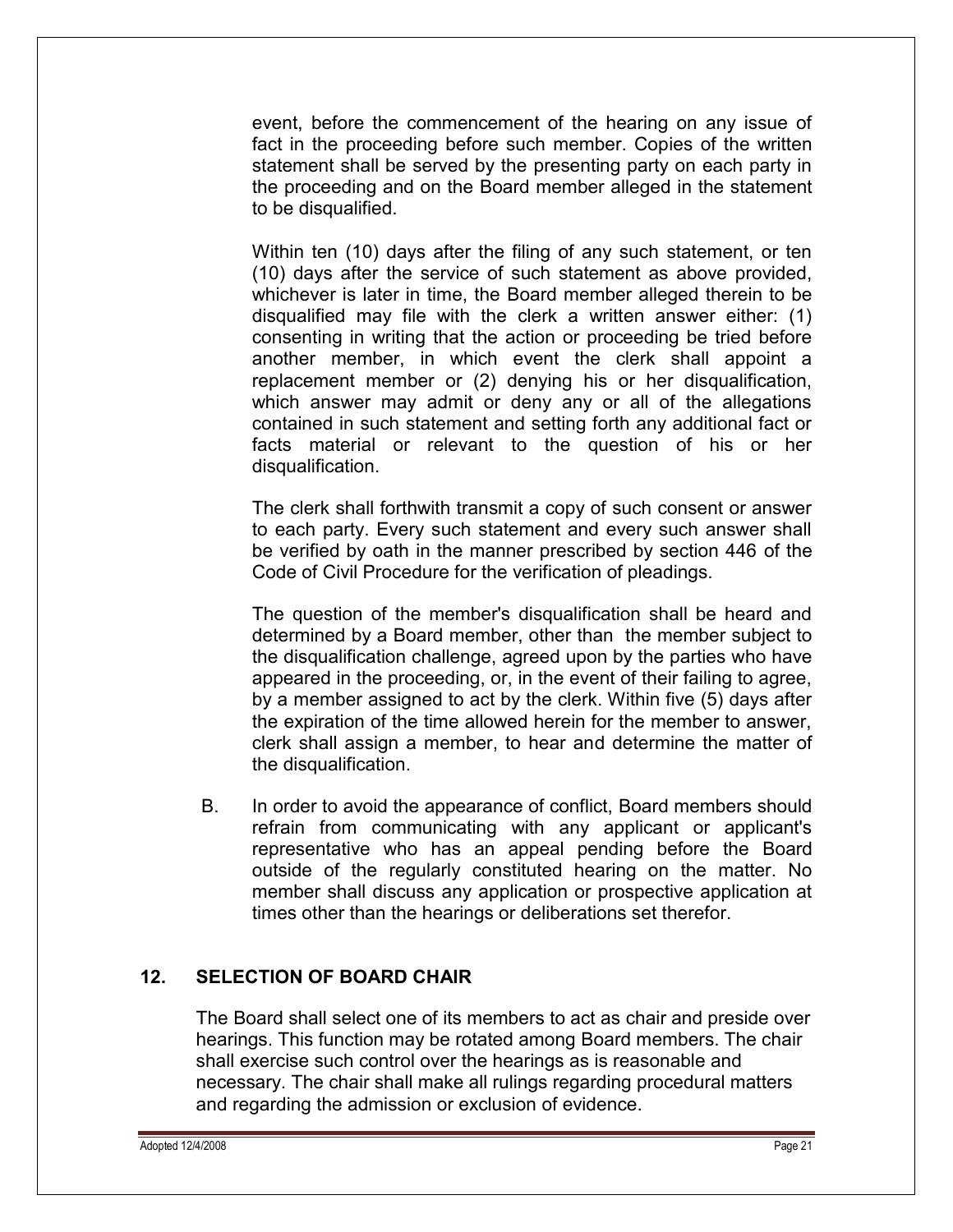## **13. QUORUM AND VOTE REQUIRED**

The Board shall act as a three (3) member panel designated from time to time by the clerk. No hearing before the assigned Board panel shall be held unless at least two (2) members of the assigned panel of the Board are present. Except as otherwise provided, no decision, determination or order shall be made by less than a majority vote of all the members of the Board who have been in attendance throughout the hearing.

If either party so demands, a hearing must be held before a full three member panel. In the event that only a quorum is present and the applicant demands a hearing before a full three member panel, the Board may request the applicant extend the two-year period provided in section 1604 of the Revenue and Taxation Code if the demand precludes the matter from being heard and decided before the expiration of the two-year period. If the applicant does not extend the two-year period as requested, the Board may deny the applicant's demand for a hearing before a full three member panel.

If a hearing takes place before a panel consisting of two members and they are unable to reach a majority decision, the application shall be reheard before a full three member panel. In any case wherein the hearing takes place before less than a full panel, the parties may stipulate that the absent member or members may read or otherwise become familiar with the record and participate in the vote on the decision.

## **14. HEARINGS RECORDED**

All hearings of the Board shall be recorded or reported or videotaped subject to the conditions set forth in Code of Civil Procedure section 2025, subsection (l)(2). Any person may purchase a transcript or a tape recording of that portion of the hearing that is open to the public upon payment of a reasonable fee, provided the request to purchase has been made within sixty (60) days after the final determination of the Board. The applicant, at the applicant's own expense, may have the hearing reported by a stenographer. If the applicant desires the clerk to arrange for a stenographic reporter, the applicant must ask the clerk to do so in writing at least ten (10) days before the hearing. Only the clerk may certify that the transcript or record of the hearing is accurate and complete. If a stenographic reporter is present, the county may designate the reporter's transcript as the official record upon being filed with the Board.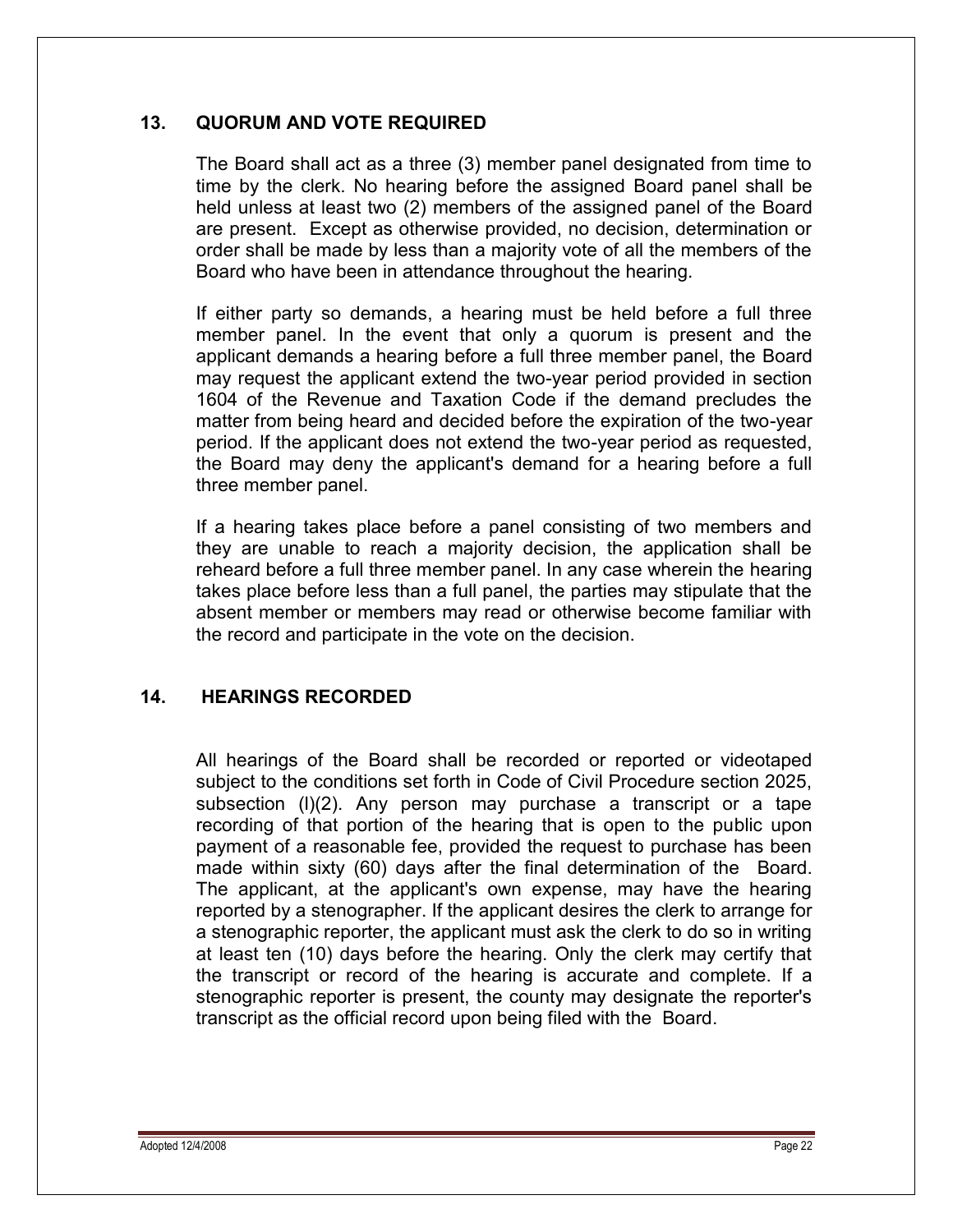## **15. PRE-HEARING CONFERENCE**

- A. A pre-hearing conference may be set by the clerk at the request of the applicant or the applicant's agent, the assessor, or at the direction of the Board. These hearings may be scheduled to resolve issues such as, but not limited to: (1) the present status of the appeal; (2) whether the parties have engaged in or completed necessary case preparation, discovery or settlement of noncontroverted issues; (3) the factual and legal issues in dispute; (4) the names of the witnesses to be called, the order of testimony and the anticipated duration of the hearings; (5) the readiness of the parties to proceed with the hearings; (6) the status of information requests; (7) combining applications into a single hearing; (8) bifurcating the hearing issues; (9) scheduling a date for the hearing on the merits of the application; and (10) disclosure of such other matters as the Board deems appropriate to facilitate and expedite the hearing and resolution of the case. The Board may require the parties to submit written pre-hearing status reports or written motions. Any party may submit a written status report or motion without formal Board direction. If such reports or motions are requested or permitted, the applicant and Assessor shall submit their respective pre-hearing status reports or any motions for relief in writing, with the report or motion filed with the Clerk of the Merced AAB and served by mail on the other party not less than ten (10) County business days before the date scheduled for prehearing. The failure of an applicant or the Assessor to serve and file a pre-hearing report (if so ordered), to appear or to fully participate in a pre-hearing conference, if unexcused by the Board, shall constitute abandonment of the appeal and provide grounds for denial of the appeal on the merits.
- B. In addition to the pre-hearing conference provisions setout in Rule 15 (A), above, all appeals that are designated by the AAB as "high value contested appeals" shall be scheduled for a pre-hearing conference not later than July 15 of the year following the calendar year in which the appeals are filed or, for appeals filed outside the normal appeal period, within one (1) year of the date of filing of the appeal. Each party shall submit their respective status reports in writing, with the report filed with the clerk and served by mail on the other party not less than ten (10) regular County business days before the date scheduled for the pre-hearing. The purpose of such written reports and pre-hearings shall be to disclose to the Merced AAB and to discuss, at the direction of the Merced AAB, any or all of the information items set forth in 16. A. above. Thereafter, further pre-hearings shall be conducted at least once every ONE-HUNDRED EIGHTY (180) days until the case is heard and decided or otherwise resolved. The failure of an applicant or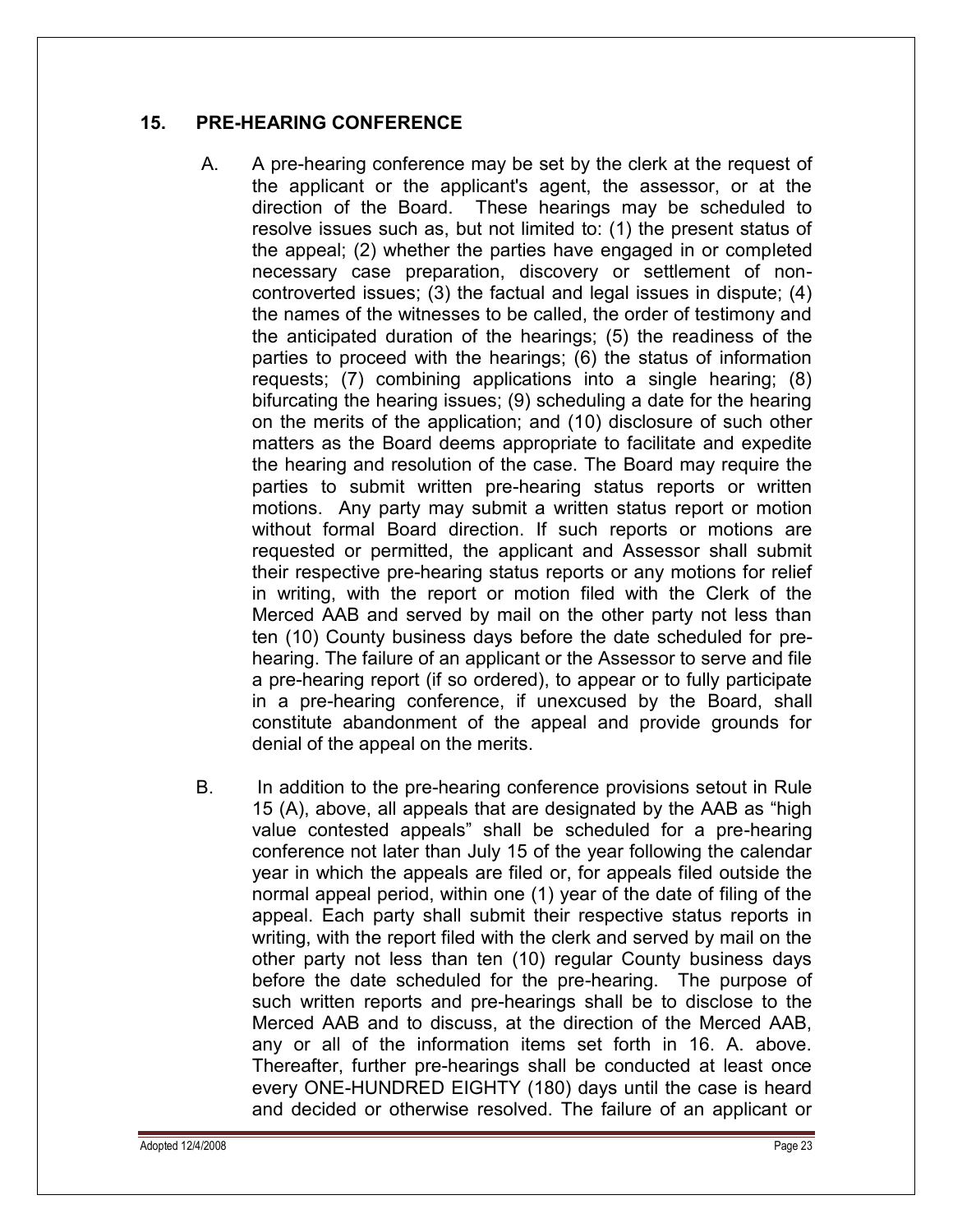the Assessor to serve and file a pre-hearing report, to appear at a pre-hearing or to fully participate in good faith in a scheduled prehearing conference, if unexcused by the Board, shall constitute abandonment of the appeal and provide grounds for denial of the appeal on the merits.

C. The clerk of the Board shall set the matter for a pre-hearing conference and notify the applicant or the applicant's agent and the assessor in writing of the time and date of the conference. Notice of the time, date, and place of the conference shall be given not less than 30 days prior to the conference, unless the assessor and the applicant stipulate orally or in writing to a shorter notice period.

#### **16. COMPLETION OF DISCOVERY AND EXCHANGE OF INFORMATION**

The applicant and the assessor shall complete any and all discovery and exchange of information authorized by law prior to the equalization hearing. Any objections to requests for disclosure made to the other party under Revenue and Taxation Sections 408, 441-470 or 1606 or to complain of unreasonable or unlawful difficulties encountered by either party in obtaining information believed to be necessary to proceed to hearing may be brought to the attention of the Merced AAB by means of a written request for pre-hearing conference. Upon good cause shown, the Merced AAB shall make findings concerning the failure of a party to respond to requests for information and the impacts of such failures on the requirements to timely hear the appeals under the provisions of Revenue and Taxation Code Section 1604 (c). Continuances for the conduct of discovery or for the pursuit of court action to enforce discovery demands or subpoenas shall be granted by the Board only upon a showing of good cause. To expedite the hearing and to carry out its equalization duties, the Board may in its discretion order compliance with discovery demands and subpoenas as provided by Rule 17.

#### **17. ORDER TO PRODUCE INFORMATION AND SANCTIONS**

Upon its own motion or upon written request of the applicant or the assessor and a showing of good cause, the Board may order the applicant or the assessor to produce before it that oral or documentary evidence which is determined by the Board to be relevant and necessary to a determination of the full cash value of the subject property. Failure on the part of the applicant or the assessor to comply with such order may result in the imposition by the Board of one or more of the sanctions authorized by Code of Civil Procedure section 2023, subsections (b)(2),(b)(3) and  $(b)(4)(A)-(D)$ , if the Board deems such an order necessary to carry out its equalization duties and to expedite the hearing.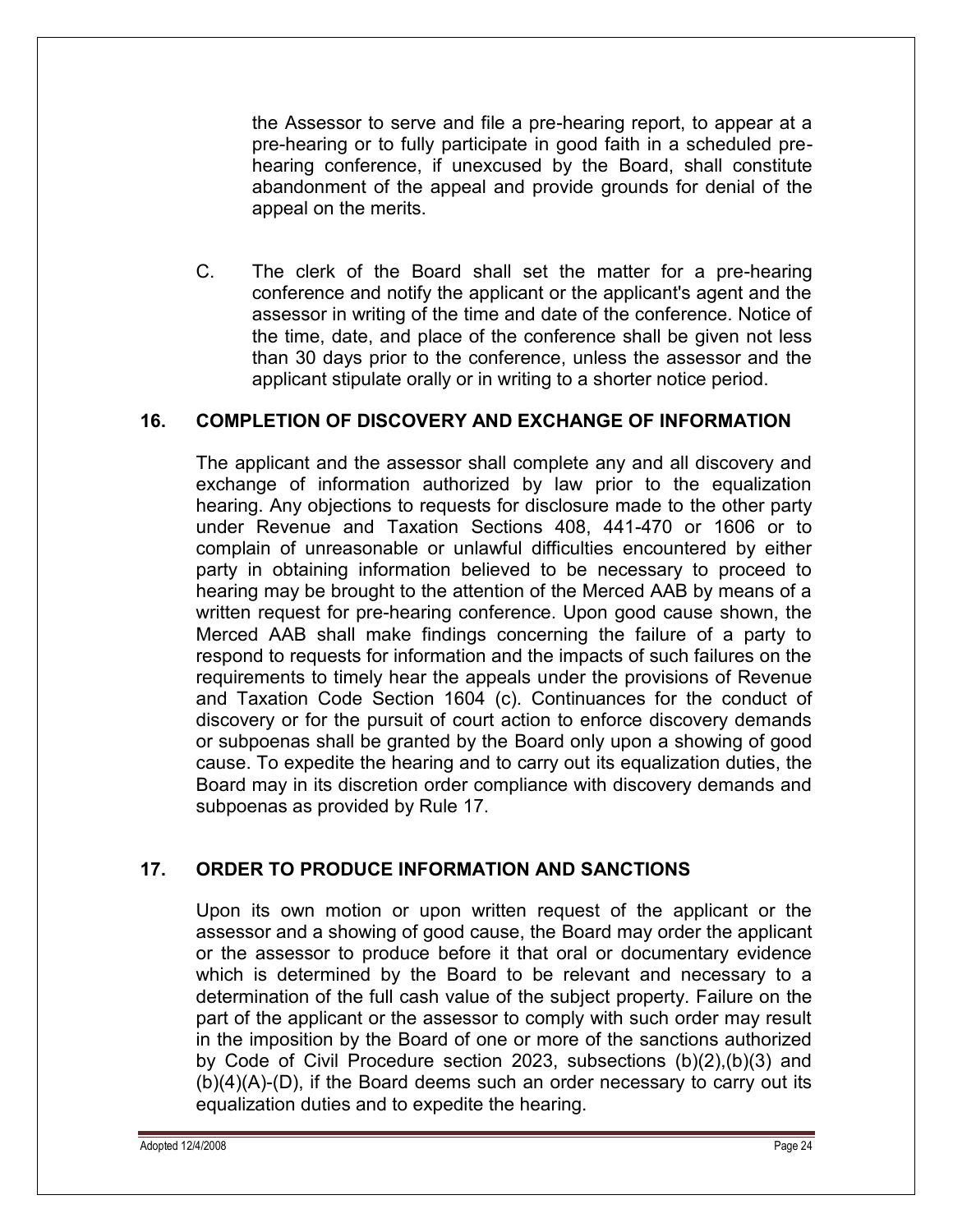## **18. EXHIBITS**

- A. In all equalization appeals other than those designated as "high value contested appeals", all exhibits, maps, letters, papers, documents, charts, etc., submitted by the parties shall be marked for identification or received into evidence at the hearing. The parties shall submit all marked and identified original exhibits to the Board Clerk together with five (5) accurate photocopies of each exhibit. Three (3) copies of each exhibit shall be given to the presiding Board members, one (1) copy of each exhibit shall be given to the opposing party, and one (1) copy shall be given to the legal advisor to the Board. The parties may, but are not required, to provide letter or legal size copies of large exhibits.
- B. For all appeals designated as "high value contested appeals" each party shall:
	- (1) Pre-mark (by party's name and exhibit number), pre-hole punch and lodge with the Clerk of the Board an original and five (5) copies of all exhibits, maps, letters, papers, documents, slides and/or  $8\frac{1}{2}$  by 11" copies of any large charts that the party intends to introduce into evidence as part of the party's "case-in-chief" to support that party's contentions in the appeal hearing. This rule shall not restrict the ability of a party to introduce new rebuttal evidence or new evidence that impeaches the credibility of the other party's witnesses or evidence. Said exhibits shall be lodged with the Board Clerk not less than five (5) County business days prior to the date scheduled for the commencement of the hearing. A full and accurate copy of all such pre-marked exhibits shall be delivered to the opposing party not less than ten (10) County business days prior to the date scheduled for the hearing.
	- (2) Not less than ten (10) County business days prior to the date scheduled for the hearing, file with the Board Clerk and serve the other party with a legal brief or written argument for the appeal. This argument shall consist of not more than twenty-five (25) pages in length (including appendices and exhibits) setting forth:
		- (a) The pertinent facts of the case;
		- (b) The party's opinion of value and support for such opinion;
		- (c) The issues to be decided by the Board;
		- (d) The party's legal and valuation arguments;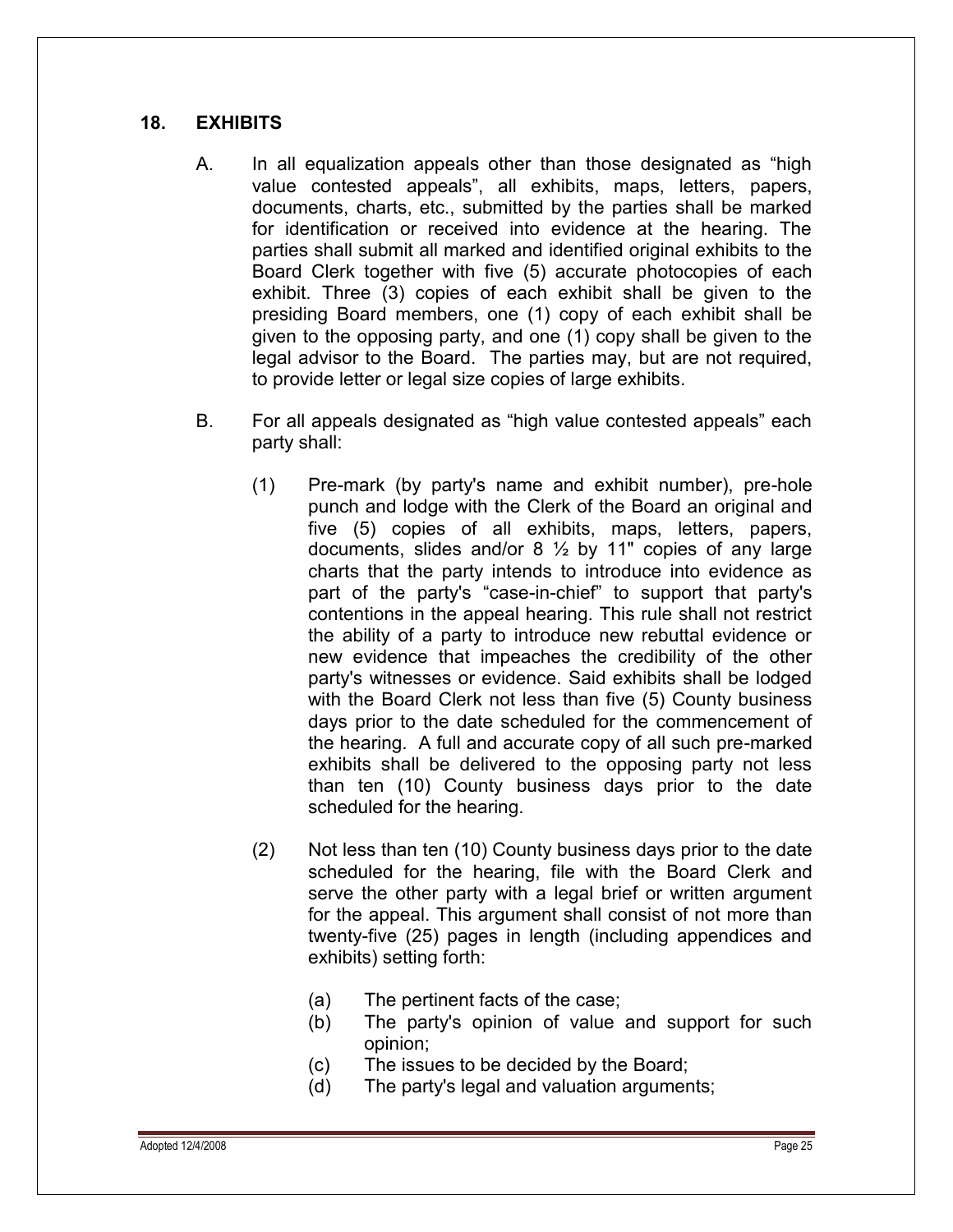- (e) Any motion to exclude evidence, to restrict the presentation of evidence in open session or to bifurcate proceedings;
- (f) Such other information that the party believes to be relevant to the equalization of the taxable value of the property subject to appeal.

The failure of a party to submit such exhibits or briefs to the Board Clerk and/or serve the other party with pre-marked exhibits shall constitute grounds for the imposition of sanctions pursuant to Rule 18.

(3) In the Board's discretion, before or at the conclusion of evidentiary proceedings, the Board may direct the parties to submit valuation calculations, written closing arguments, rebuttal arguments, supplemental briefs or proposed findings of fact within a limited period of time after the close of evidence. The Board may limit the length of any such posthearing briefs or arguments so as not to exceed twenty-five (25) pages (including appendices and exhibits).

## **19. HEARING PROCEDURE**

Hearings on applications shall proceed as follows:

- A. The Chair or the Clerk shall announce the number of the application and the name of the applicant. The Chair shall then determine if the applicant or the applicant's agent is present. If neither is present, the Chair shall ascertain whether the Clerk has notified the applicant of the time and place of the hearing. If the notice has been given and neither the applicant nor the applicant's agent is present, the application shall be denied for lack of appearance, or, for good cause of which the Board is timely informed, prior to the hearing date, the Board may postpone the hearing. If the notice has not been given, the hearing shall be postponed to a later date and the clerk directed to give proper notice thereof to the applicant.
- B. If the applicant or the applicant's agent is present, the assessor, the Chair or the Clerk shall announce the nature of the application, the assessed value as it appears on the local roll and the applicant's opinion of the full value of the property as appears on the application, and identify the subject property. The Chair may request that either or both parties briefly describe the subject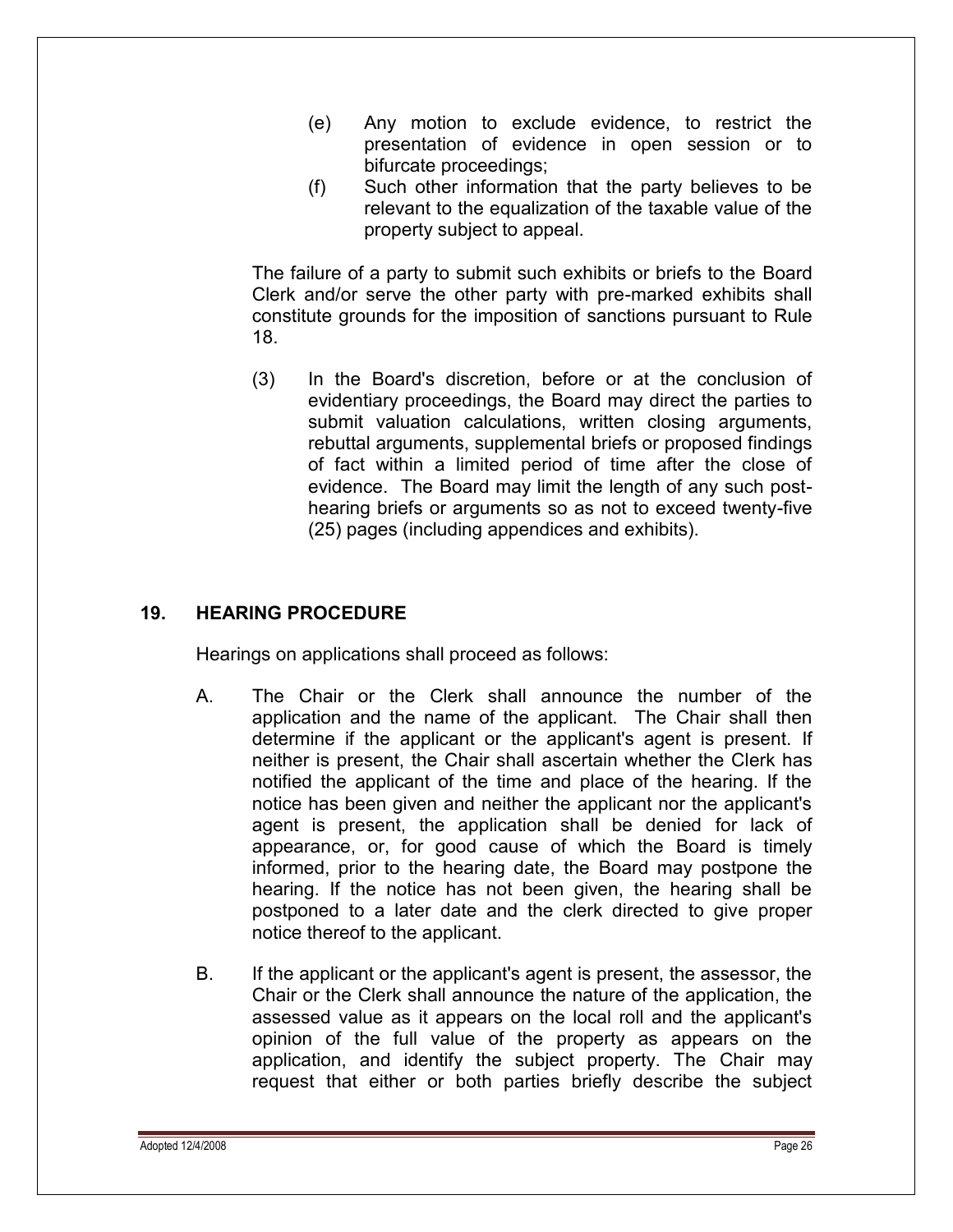property, the issues the Board will be requested to determine, and any agreements or stipulations agreed to by the parties.

C. In applications where the applicant has the burden of proof, the Board shall require the applicant or the applicant's agent to present his or her evidence first, and then the Board shall determine whether the applicant has presented proper evidence supporting his or her position. This is sometimes referred to as the burden of production.

In the event the applicant has met the burden of production, the Board shall then require the assessor to present his or her evidence. The Board shall not require the applicant to present evidence first when the hearing involves:

- (1) A penalty portion of an assessment.
- (2) The assessment of an owner-occupied single-family dwelling or the appeal of an escape assessment, and the applicant has filed an application that provides all of the information required in State Board Rule 305(c) and has supplied all information as required by law to the assessor. In those instances, the chair shall require the assessor to present his or her case to the Board first. With respect to escape assessments, the presumption in favor of the applicant provided in State Board Rule 321(b) does not apply to appeals resulting from situations where an applicant failed to file a change in ownership statement, a business property statement, or to obtain a permit for new construction.
- (3) A change in ownership and the assessor has not enrolled the purchase price, and the applicant has provided the change of ownership statement required by law. The assessor bears the burden of proving by a preponderance of the evidence that the purchase price, whether paid in money or otherwise, is not the full cash value of the property.
- D. All testimony shall be taken under oath or affirmation.
- E. The hearing need not be conducted according to technical rules relating to evidence and witnesses. Any relevant evidence may be admitted if it is the sort of evidence on which responsible persons are accustomed to rely in the conduct of serious affairs. Failure to enter timely objection to evidence constitutes a waiver of the objection. The Board may act only upon the basis of evidence properly admitted into the record. Board members may not act or decide an application based upon consideration of prior knowledge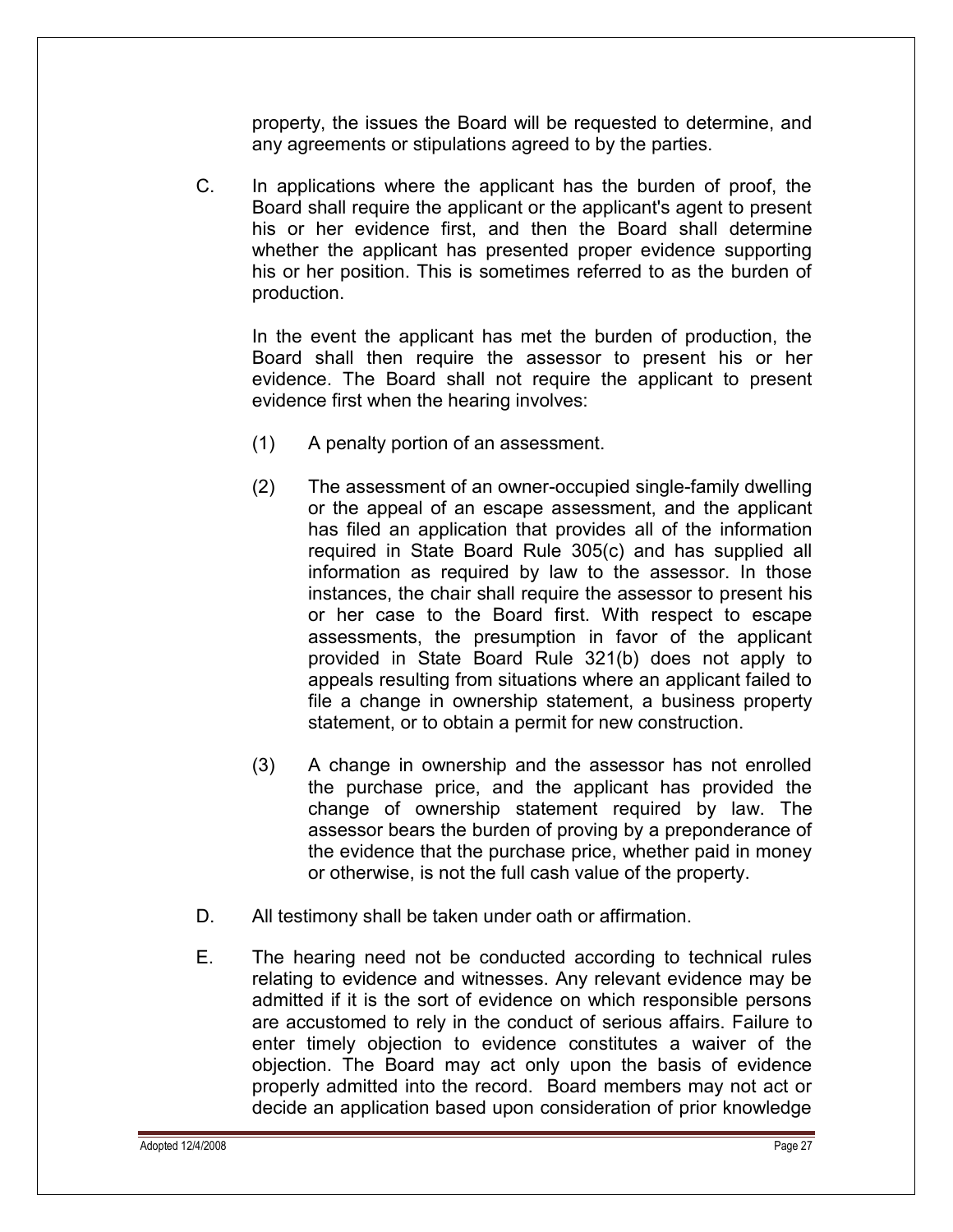of the subject property, information presented outside of the hearing, or personal research. A full and fair hearing shall be accorded the application. There shall be reasonable opportunity for the presentation of evidence, for cross-examination of all witnesses, for argument and for rebuttal. The party having the burden of proof shall have the right to open and close the argument.

- F. When the assessor requests the Board find a higher assessed value than he or she placed on the roll and offers evidence to support the higher value, the chair shall determine whether or not the assessor gave notice in writing to the applicant or the applicant's agent by personal delivery or by deposit in the United States mail at least ten (10) days before the hearing directed to the address given on the application. If notice and a copy of the evidence to be offered by the assessor have been timely supplied to the applicant, the assessor may introduce such evidence at the hearing. When the assessor proposes to introduce evidence to support a higher assessed value that the value on the roll, the assessor no longer has the presumption accorded in State Board Rule 321(a) and the assessor shall present evidence first at the hearing, unless the applicant has failed to supply all the information required by law to the assessor. The foregoing notice requirement shall not prohibit the Board from a finding of a higher assessed value when it has not been requested by the assessor.
- G. Hearing shall be open, accessible, and audible to the public except that:
	- (1) Upon conclusion of the evidentiary portion of the hearing, the Board may take the matter under submission and deliberate in private in reaching a decision; and
	- (2) The Board may grant a request by the applicant or the assessor to close to the public a portion of the hearing relating to trade secrets. For purposes of this rule, a "trade secret" is that information defined by section 3426.1 of the Civil Code. Such a request may be made by filing with the clerk a declaration under penalty of perjury that evidence is to be presented by the assessor or the applicant that relates to trade secrets whose disclosure to the public will be detrimental to the business interests of the owner of the trade secrets. The declaration shall state the estimated time it will take to present the evidence. Only evidence relating to the trade secrets may be presented during the time the hearing is closed, and such evidence shall be confidential unless otherwise agreed by the party to whom it relates.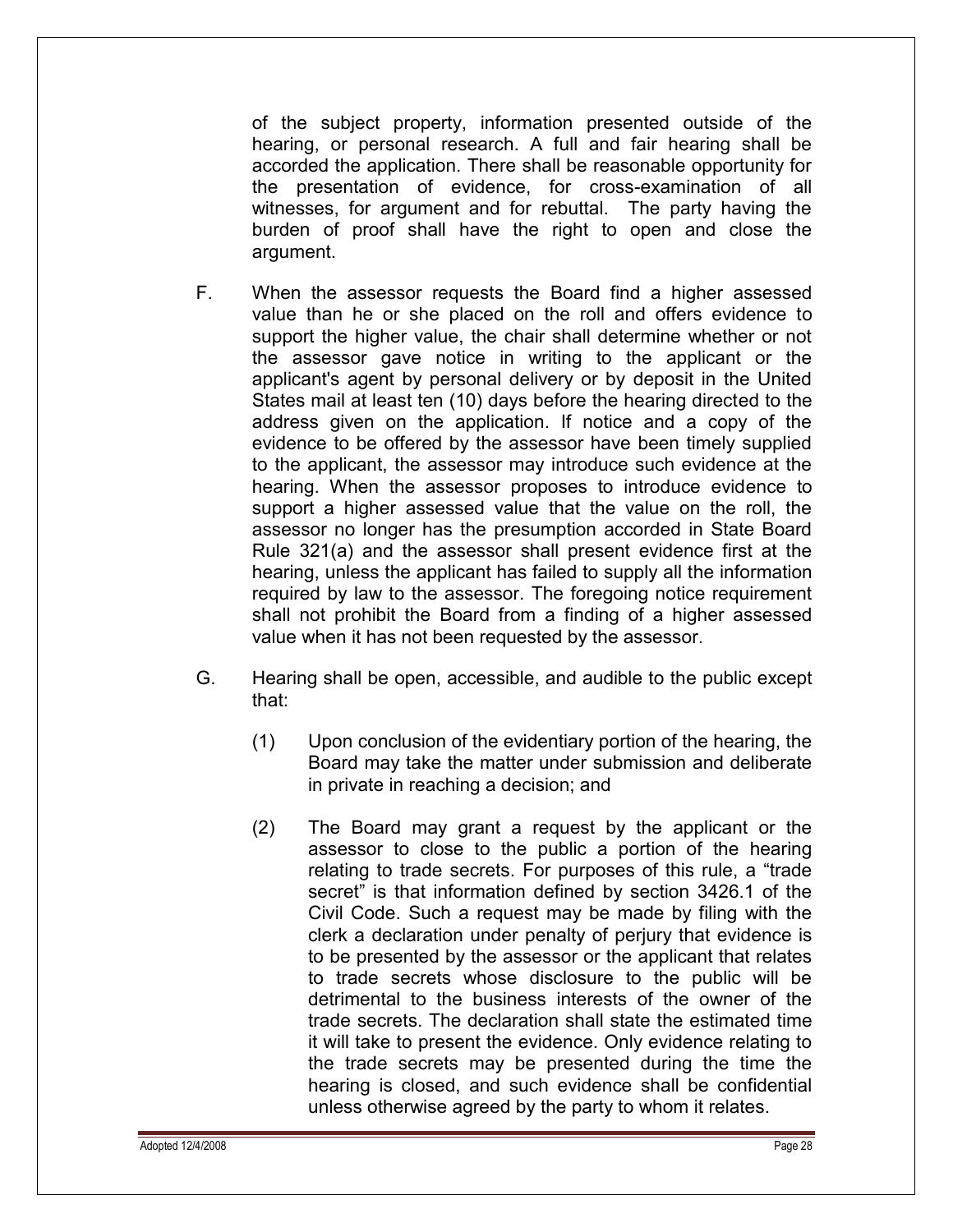#### **20. LEGAL COUNSEL**

Any party may be represented by legal counsel. There is an exception when an assessment protest is heard by an assessment hearing officer appointed pursuant to section 1636 of the Revenue and Taxation Code, the assessor may have legal counsel only if the applicant is represented by an attorney.

## **21. EXAMINATION OF APPLICANT BY BOARD**

Except as hereinafter provided, no reduction of an assessment or change in ownership or new construction determination shall be made unless the Board examines, on oath, the applicant or the applicant's agent concerning the value of the property and\or the facts upon which the change of ownership or new construction determination is based, and the applicant or agent attends and answers all questions pertinent to the inquiry.

- A. In the event there is filed with the Board a written stipulation signed by the assessor and County legal advisor on behalf of the County and by the person affected or the authorized agent making the application, as to the full value and assessed value of the property and\or a determination regarding a change in ownership or new construction, which stipulation sets forth the facts upon which the agreed upon value is premised, the Board may at a public hearing:
	- (1) Accept the stipulation, waive the appearance of the person affected or the agent and change the assessed value in accordance with section 1610.8 of the Revenue and Taxation Code; or
	- (2) Reject the stipulation and set or reset the application for hearing.
- B. The Board may, in its discretion, waive the examination of the applicant or the applicant's agent if the Board and the assessor are satisfied that the issues raised by the application and the facts pertaining thereto have been fully considered by the Board in previous years or fully presented in the application, and if the applicant or the applicant's agent requests such waiver in his application. The Board shall consult with the assessor and shall act promptly on any request for waiver and give written notice of its decision no less than 30 days before the commencement of the hearing on the application. If the Board waives the examination of the applicant or the applicant's agent, it shall decide the case on the merits of the application and on the basis of any evidence properly produced at the hearing by the assessor.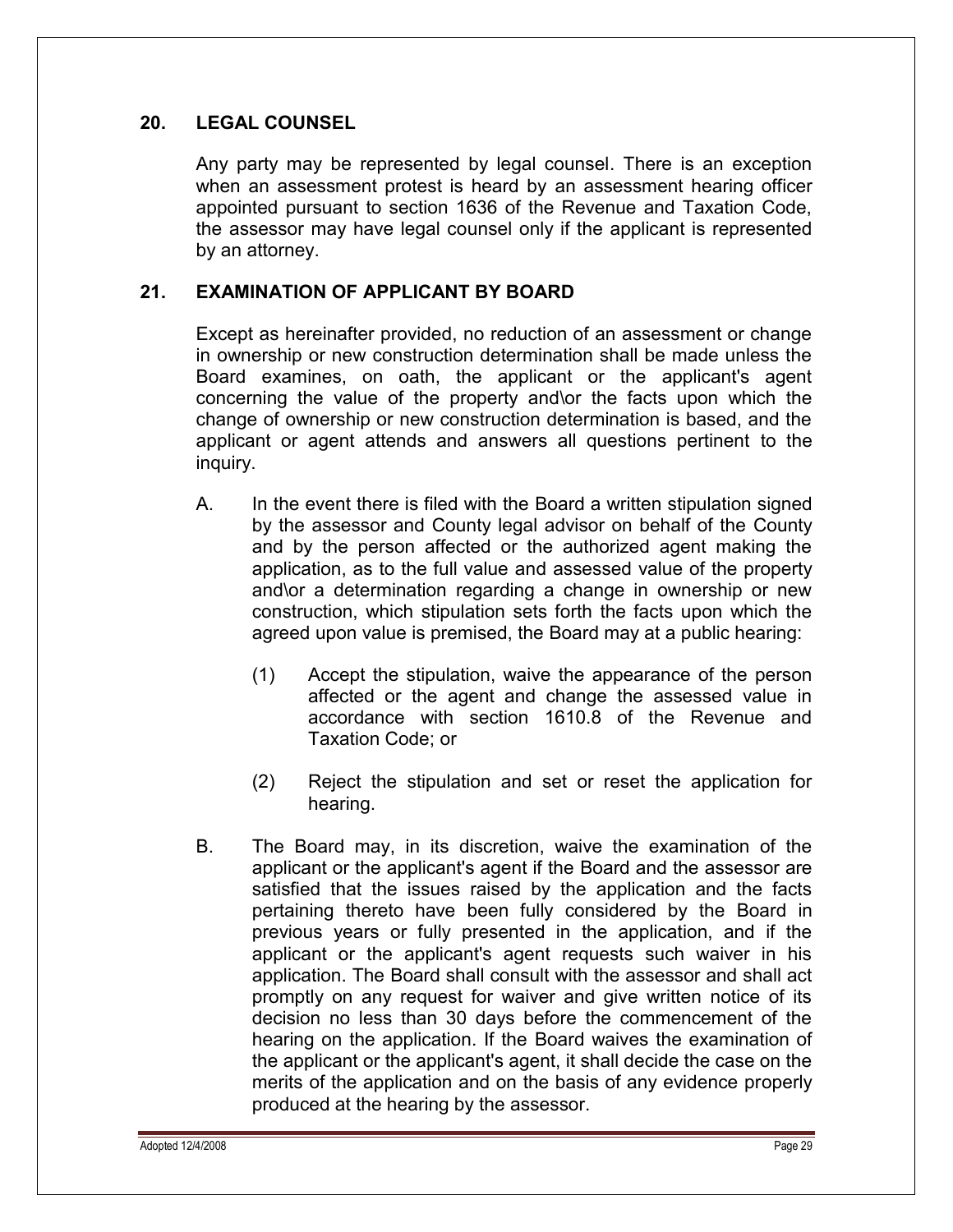#### **22. PERSONAL APPEARANCE BY APPLICANT: APPEARANCE BY AGENT**

- A. The applicant must appear personally at the hearing or be represented by an agent who shall be thoroughly familiar with the facts pertaining to the matter before the Board except as otherwise provided in these Rules. Any person intending to act as agent shall file with the clerk written authority to represent the applicant at the hearing.
	- (1) If the application was filed by the applicant, any person (other than a California licensed attorney retained by the applicant or a person mentioned in subsections C, D, except an agent, or E) who appears at the hearing purporting to act as agent for the applicant shall first file with the clerk a written authorization, signed by the applicant, to represent the applicant at the hearing.
	- (2) If at the hearing the applicant is represented by a person other than the person who was originally authorized by the applicant to appear at the hearing, that person shall present to the Board a written authorization signed by the applicant indicating the applicant's consent to the change in representation.
	- (3) The written authorization required pursuant to this regulation shall include the information required by State Board Rule 305(a) and shall clearly state that the agent is authorized by the applicant to appear at hearings before the Board.
- B. If the property is held in joint or common ownership or in coownership, the presence of the applicant or any one of the owners shall constitute a sufficient appearance.
- C. Where the applicant is a corporation, limited partnership, or a limited liability company, the business entity shall make an appearance by the presence of any officer, employee, or an authorized agent, thoroughly familiar with the facts pertaining to the matter before the Board.
- D. A husband may appear for his wife, or a wife for her husband, and sons or daughters for parents or vice versa.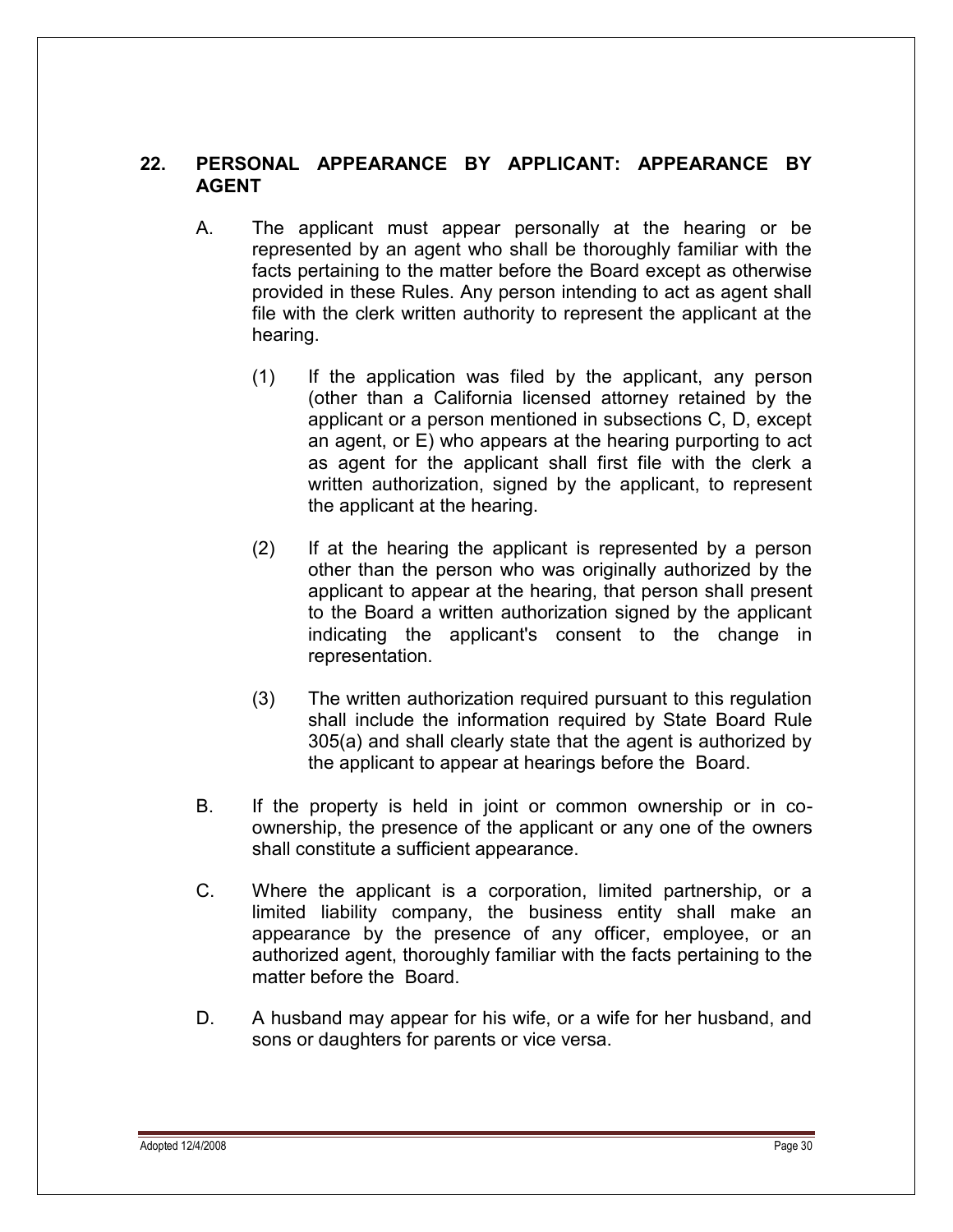E. If an agent is previously authorized by the applicant to file an application, no further authorization is required for that agent to represent the applicant at the subsequent hearing.

## **23. BURDEN OF PROOF**

- A. Subject to exceptions set by law, it is presumed that the assessor has properly performed his or her duties. The effect of this presumption is to impose upon the applicant the burden of proving that the value on the assessment roll is not correct, or where applicable, property in question has not been otherwise correctly assessed. The law requires that the applicant present independent evidence relevant to the full value of the property or other issue presented by the application.
- B. If the applicant has presented evidence, and the assessor has also presented evidence, then the Board must weigh all of the evidence to determine whether it has been established by a preponderance of the evidence that the assessor's determination is incorrect. The presumption that the assessor has properly performed his or her duties is not evidence and shall not be considered by the Board in its deliberations.
- C. The assessor has the burden of establishing the basis for imposition of a penalty assessment.
- D. Exceptions to subpart A apply in any hearing involving the assessment of an owner-occupied single-family dwelling or an escape assessment. In such instances, the presumption in section 167 of the Revenue and Taxation Code affecting the burden of proof in favor of the applicant who has supplied all information to the assessor as required by law imposes upon the assessor the duty of rebutting the presumption by the submission of evidence supporting the assessment.
- E. In hearings involving change in ownership, except as provided in section 110 of the Revenue and Taxation Code, the purchase price is rebuttably presumed to be the full cash value. The party seeking to rebut the presumption bears the burden of proof by a preponderance of the evidence.
- F. In weighing evidence, the Board shall apply the same evidentiary standard to the testimony and documentary evidence presented by the applicant and the assessor. No greater relief may be granted than is justified by the evidence produced during the hearing.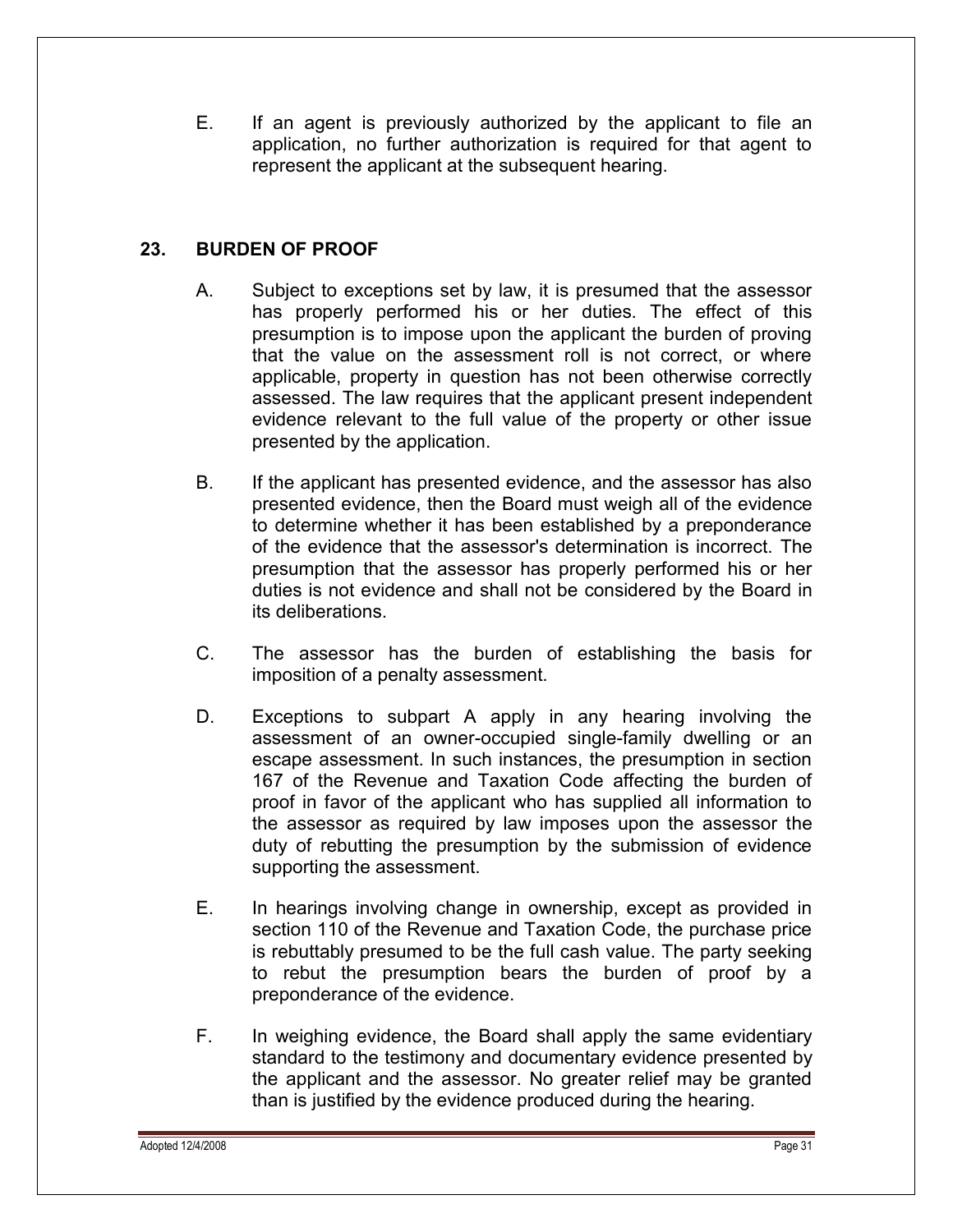## **24. SUBPOENAS**

- A. At the request of a party in advance of the hearing or at the time of the hearing, the Board or the Clerk on authorization from the Board may issue subpoenas for the attendance of witnesses at the hearing. The Board may issue a subpoena upon its own motion. A subpoena may be served on any resident of the State of California or any person or business entity found within the state. All subpoenas shall be obtained from the Board.
- B. If a subpoena is issued at the request of a party, he or she is responsible for serving it and for the payment of witness fees and mileage.
- C. An application for a subpoena for the production of books, records, maps and documents shall be supported by an affidavit, such as is prescribed by section 1985 of the Code of Civil Procedure.
- D. In the event a State Board of Equalization employee is subpoenaed pursuant to section 1609.5 of the Revenue and Taxation Code at the request of the applicant and the County Board grants a reduction in the assessment, the County Board may reimburse the applicant in whole or in part for the actual witness fees paid pursuant to section 1609.5.
- E. If a party desires the Board to issue a subpoena, the party shall make the written request sufficiently in advance of the scheduled hearing date so that the subpoenaed party has an adequate opportunity to fully comply with the subpoena prior to the commencement of the hearing. Upon such request, the Board may, whenever possible, issue subpoenas pursuant to sections 1609.4 and 1609.5 of the Revenue and Taxation Code. Subpoenas shall be restricted to compelling the appearance of a person or the production of things at the hearing and shall not be utilized for purposes of prehearing discovery. A subpoena issued near in time to or after commencement of the hearing should be as limited as possible, and a continuance of the hearing may be granted, if requested, for a reasonable period of time.
- F. No subpoena to take a deposition shall be issued nor shall depositions be considered for any purpose by the Board.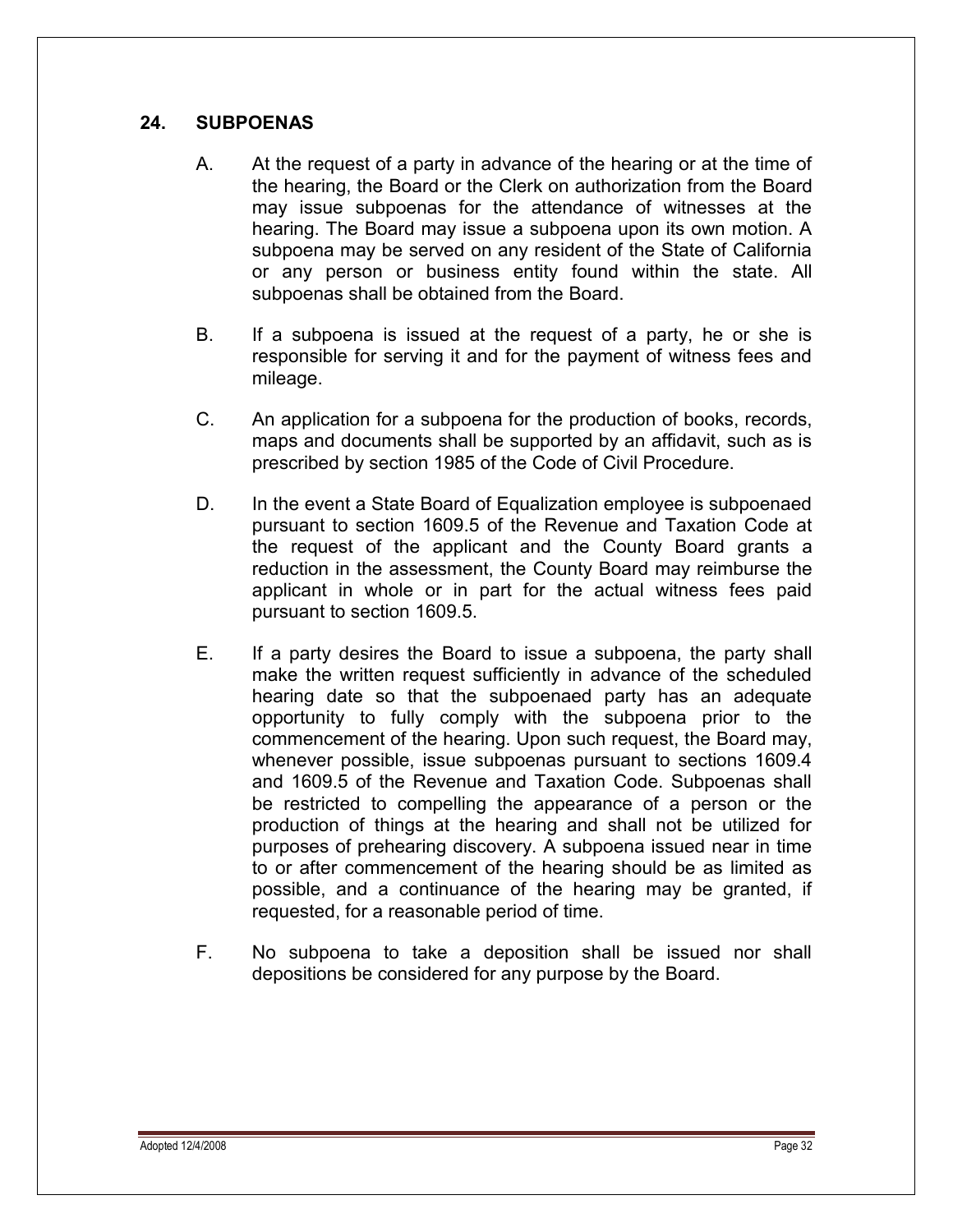## **25. WITHDRAWAL OR DISMISSAL OF APPLICATION**

After the filing of an application for a reduction of an assessment, the authority for the withdrawal or dismissal of such an application rests solely with the Board. Upon written request submitted to the clerk, the applicant may seek a withdrawal or dismissal of an application from the Board. If the assessor objects to a withdrawal or dismissal of an application, that objection and the basis thereof shall be submitted to the Board in writing.

## **26. CONTINUANCE**

- A. The applicant and/or the assessor shall be allowed one postponement as a matter of right, the request for which must be made not later than 21 days before the hearing is scheduled to commence. If the applicant requests a postponement as a matter of right within 120 days of the expiration of the two-year limitation period provided in section 1604 of the Revenue and Taxation Code, the postponement shall be contingent upon the applicant's written agreement to extend and toll indefinitely the two-year period subject to termination of the agreement by 120 days written notice by the applicant. The assessor is not entitled to a postponement as a matter of right if the request is made within 120 days of the expiration of the two-year period, but the Board, in its discretion, may grant such a request. Any subsequent requests for a postponement must be made in writing, and good cause must be shown for the proposed postponement. A stipulation by an applicant and the assessor shall be deemed to constitute good cause, but shall result in extending and tolling indefinitely the twoyear limitation period subject to termination of the agreement by 120 days written notice by the applicant. Any information exchange dates remain in effect based on the originally scheduled hearing date notwithstanding the hearing postponement, except as provided in State Board Rule 305.1(d).
- B. The clerk shall have the authority to grant all continuances which are a matter of right and all continuances based on a stipulation by applicant and the assessor. Requests for continuance shall be considered as far in advance of the hearing date as practicable.
- C. At the hearing, the Board may continue a hearing to a later date. If the applicant requests a continuance within 90 days of the expiration of the two-year period specified in section 1604 of the Revenue and Taxation Code, the Board may require a written extension signed by the applicant extending and tolling the twoyear period indefinitely subject to termination of the agreement by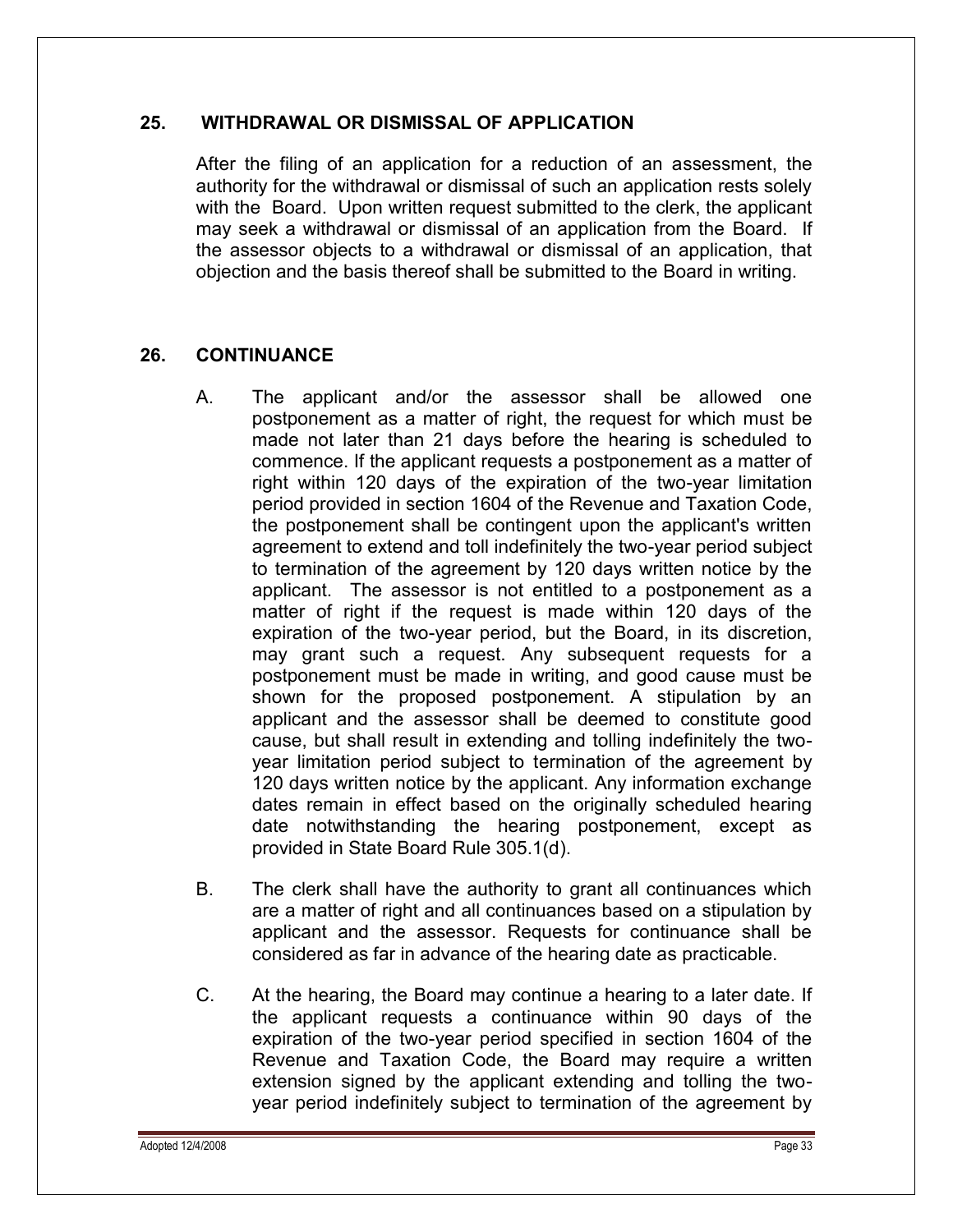120 days written notice by the applicant. The Clerk shall inform the applicant or the applicant's agent and the assessor in writing of the time and place of the continued hearing, not less than 10 days prior to the new hearing date, unless the parties agree in writing or on the record to waive written notice.

## **27. DECISION**

- A. Acting upon proper evidence before it, the Board shall determine the full value of the property, including land, improvements, and personal property that is the subject of the hearing. The determination of the full value shall be supported by a preponderance of the evidence presented during the hearing. The Board shall consider evidence of value derived by the use of any of the valuation methods described in the State Board Rules. It shall determine whether the method(s) used was (were) properly applied, considering the type of property assessed, governmentally imposed land use restrictions, and any recorded conservation easements as described in Civil Code section 815.1 et seq., by examining the factual data, the presumptions, and the estimates relied upon. The Board shall also determine the classification, amount, and description of the property that is the subject of the hearing, the existence of a change in ownership or new construction, or any other issue that is properly before the Board, or that is necessary to determine the full value of the property. The Board shall provide to the clerk such details as are necessary for the implementation of the Board's decision.
- B. The Board's authority to determine the full value of property or other issues, while limited by the laws of this state and the laws of the United States and usually exercised in response to an application for equalization, is not predicated on the filing of an application nor limited by the applicant's request for relief. When an application for review includes only a portion of an appraisal unit, whether real property, personal property, or both, the Board may nevertheless determine the full value, classification, or other facts relating to other portions that have undergone a change in ownership, new construction or a change in value. Additionally, the Board shall determine the full value of the entire appraisal unit whenever that is necessary to the determination of the full value of any portion thereof.

The Board is not required to choose between the opinions of value promoted by the parties to the appeal, but shall make its own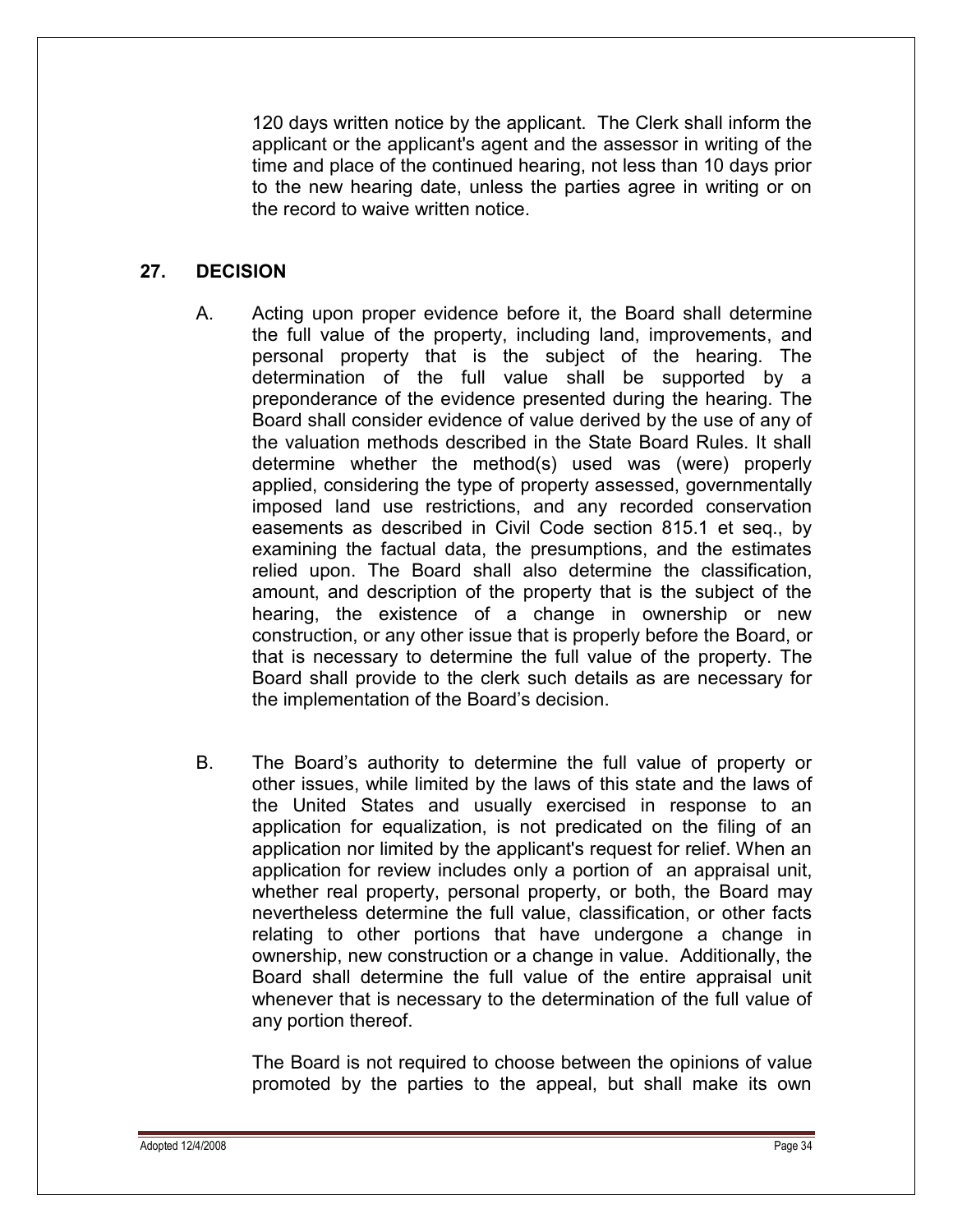determination of value based upon the evidence properly admitted at the hearing.

An appraisal unit of property is a collection of assets that functions together, and that persons in the marketplace commonly buy and sell as a single unit or that is normally valued in the marketplace separately from other property, or that is specifically designated as such bylaw.

- C. A motion and order to deny an application for reduction in an assessment or any portion thereof, because of the nonappearance of the applicant or his agent at the pre-hearing or at the hearing or because of the applicant's failure to carry his burden of proof, shall be deemed to be a determination or finding that the full value of the property which is the subject of the application or part thereof is as determined by the assessor and further that the assessed value of said property shall remain as set forth on the assessment roll of the county.
- D. The Board, the applicant and appraisal witnesses shall be bound by the same principles of valuation that are legally applicable to the assessor.
- E. The Board shall neither raise nor lower the entire local roll.
- F. When valuing a property by comparison with sales of other properties, the Board shall consider only those sales that, in its judgment, involve properties similar in size, quality, age, condition, utility, amenities, site location, legally permitted use or other physical attributes to the property being valued. When valuing property for purposes of either the regular roll or the supplemental roll, the Board shall not consider a sale if it occurred more than ninety (90) days after the date for which the value is being estimated. The provisions for exclusion of any sale occurring more than 90 days after the valuation date do not apply to the sale of the subject property.

Pursuant to Section 402.1 of the Revenue and Taxation Code, the Board shall presume that zoning or other legal restrictions on the use of either the property sold or the property being valued will not be removed or substantially modified in the predictable future unless sufficient grounds as set forth in that section are presented to the Board to overcome that presumption.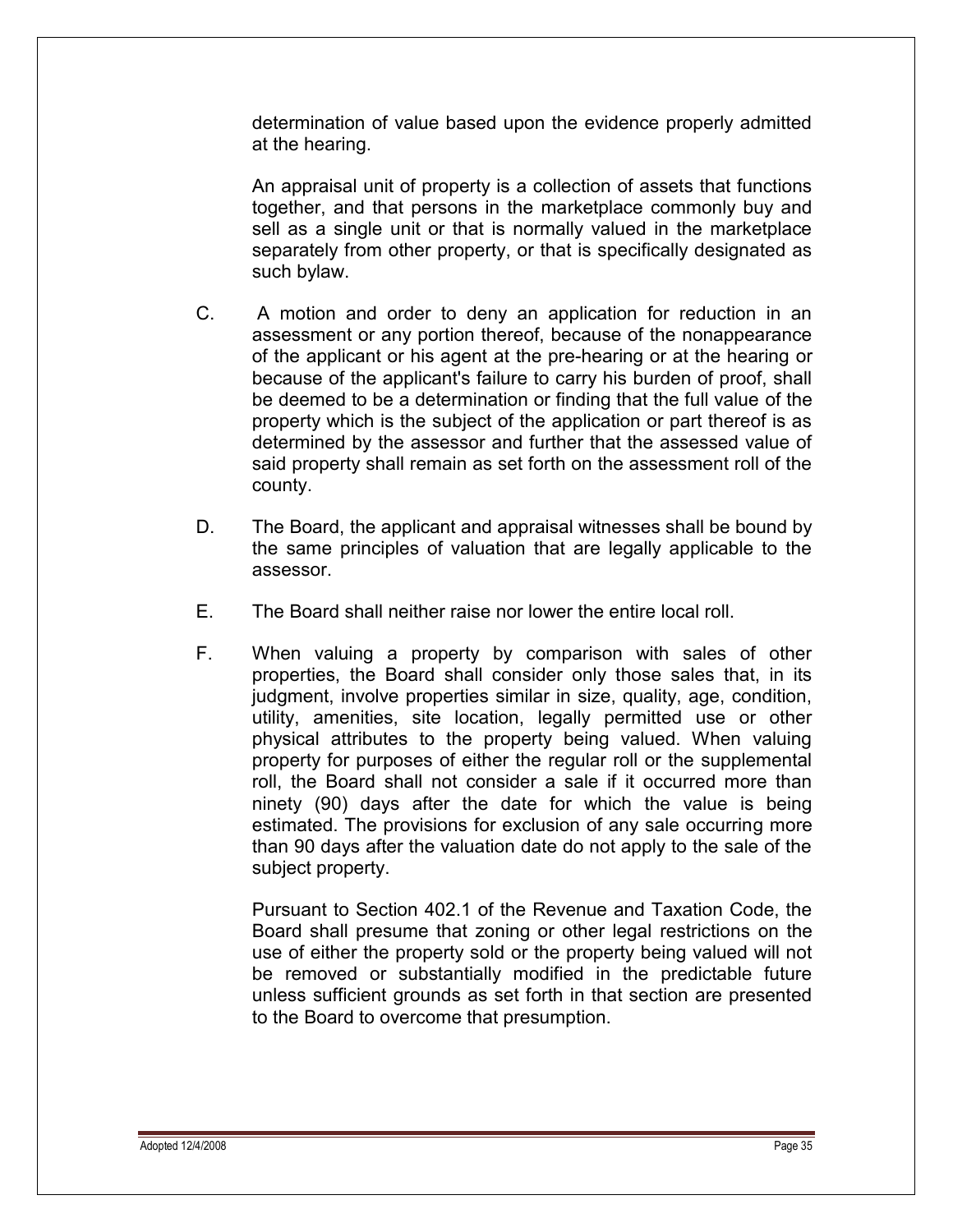## **28. NOTICE AND CLARIFICATION OF DECISION**

- A. A Board may announce its decision to the parties at the conclusion of the hearing, or it may take the matter under submission. The decision becomes final when:
	- (1) The vote is entered into the record at the conclusion of the hearing provided no findings of fact are requested by either party, and all parties are present at the hearing or the hearing is subject to stipulation by both parties. The County may provide a written notice of the decision.
	- (2) A written notice of the decision is issued provided no findings of fact are requested by either party, and the decision is taken under submission by the Board at the conclusion of the hearing. The County shall issue a written notice of the decision no later than 120 days after the conclusion of the hearing. The clerk shall notify the applicant in writing of the decision of the Board by United States mail addressed to the applicant or to the applicant's agent at the address given in the application.
	- (3) A written notice of the decision is issued or the findings of fact are issued, whichever is earlier, provided findings of fact are requested. The county shall issue a written notice of the decision no later than 120 days after the conclusion of the hearing. If so requested by an applicant or an applicant's agent, the determination shall become final upon issuance of the findings of fact which the Board shall issue no later than 180 days after the conclusion of the hearing. Such a request must be made by the applicant or the applicant's agent prior to or at the conclusion of the hearing. If the conclusion of the hearing is within 180 days of the expiration of the two-year period specified in section 1604 of the Revenue and Taxation Code, the applicant shall agree in writing to extend the two-year period. The extension shall be for a period equal to 180 days from the date of the conclusion of the hearing.

## **29. INTEREST REQUIRED FOR FILING OF APPLICATION**

No application shall be accepted for filing nor heard by the Board unless the applicant is a "person affected" or "party affected," as defined in Rule 1(H). A lien holder on property is not a "person affected" or "party affected" and may not file an assessment appeal without the written authorization to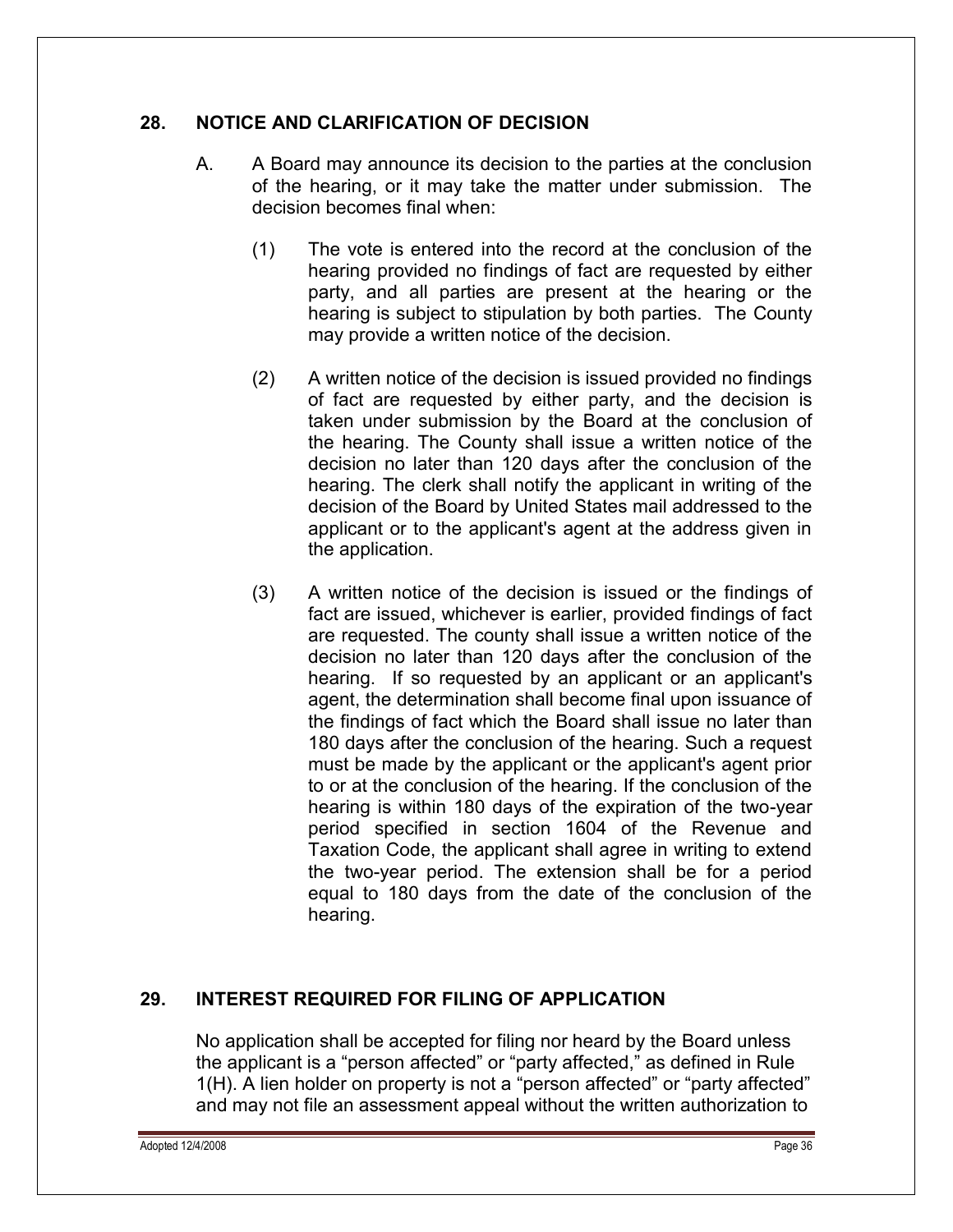act on behalf of the person who actually owns, claims, possesses or controls the subject property on the lien date.

#### **30. RECONSIDERATION AND REHEARING**

The decision of the Board upon an application is final. The Board shall not rehear or reconsider an application or modify a decision, except as hereinafter provided.

The Board may modify a decision which contains a ministerial clerical error. In addition, the Board may reconsider an application denied solely because of the nonappearance of the applicant, if the applicant: (a) files a written request for reconsideration within thirty (30) days from the date of mailing of notification of denial due to nonappearance; and (b) furnishes evidence establishing, to the satisfaction of the Board, excusable good cause for the failure to appear or to make a timely request for postponement. The Board shall not consider a request for reconsideration unless it is accompanied by a written waiver of the two (2) year period provided in Revenue and Taxation Code section 1604 (c). Applicants who fail to request reconsideration within the period set, or whose requests for reconsideration are denied, may refile an appeal of the base year value during the next regular filing period in accordance with Revenue and Taxation Code section 80.

## **31. JUDICIAL REVIEW**

Judicial review of the decisions of the Assessment Appeals Board may be sought by means of a suit for refund of property taxes erroneously or illegally collected brought under Revenue and Taxation Code Sections 5141-5142.

In order to seek review of a Board decision, it is necessary to obtain a statement of decision from the Board (as provided in Rule 10) and to make a request in writing for a copy of the tape-recorded transcript of proceedings within sixty (60) days of the date of decision (Revenue and Taxation Section 1610). The clerk of the AAB is unable to prepare typed transcripts. Upon the deposit of reasonable costs of comparison, the clerk will certify typed transcripts made from the AAB tape recorded record.

If the applicant has not filed a claim for refund of taxes as part of the assessment appeal, the applicant is required to file a claim for property tax refund with the Board of Supervisors of the County of Merced under the provisions of Revenue and Taxation Code section 5097. This section